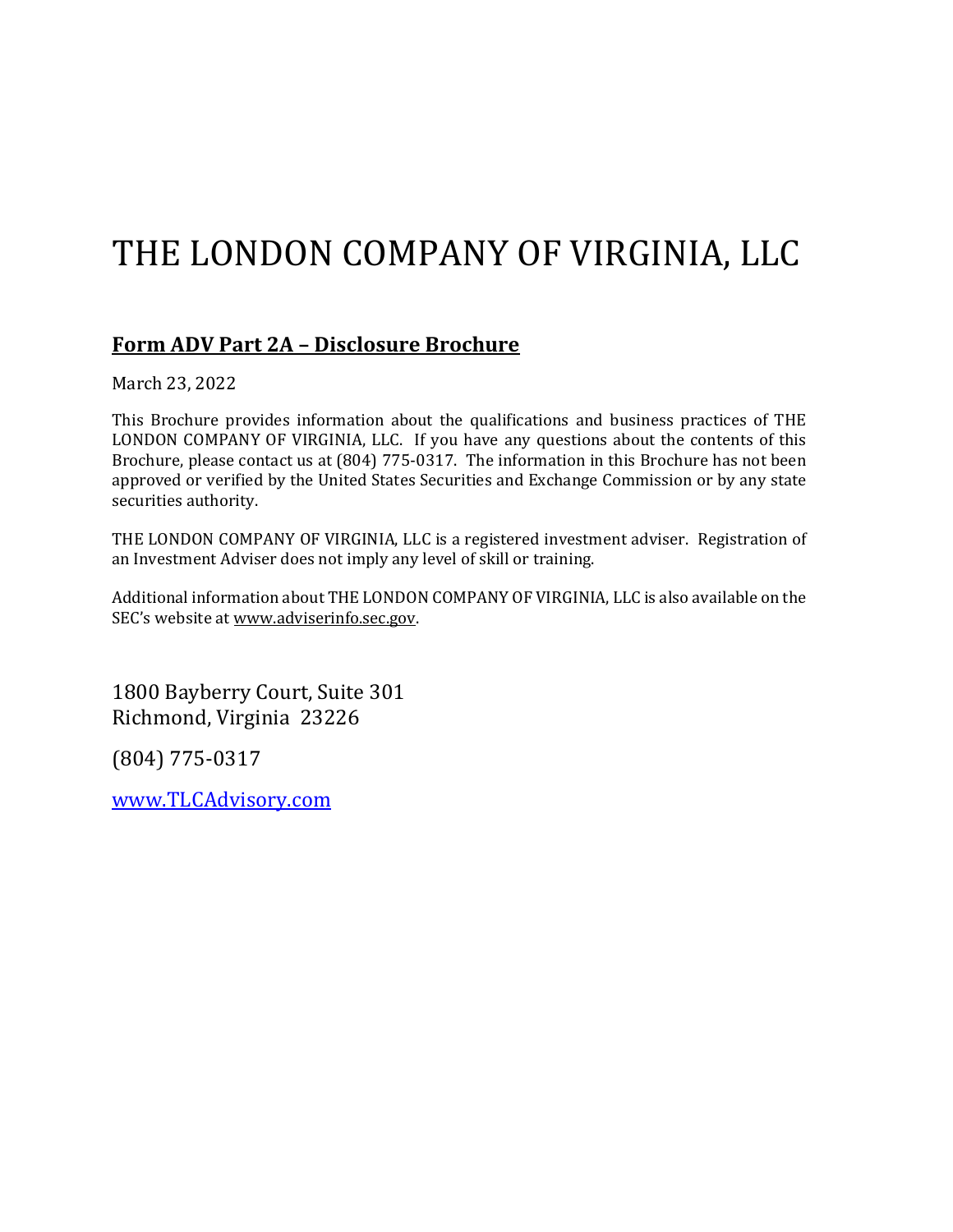#### **Item 2 – Material Changes**

This Disclosure Brochure Material Changes section, dated March 23, 2022, is an update to the March 15, 2021 version previously circulated. Our full Disclosure Brochure may be requested, at no charge, by contacting Andrew Wetzel, Chief Compliance Officer at (804) 775-0317 or awetzel@tlcadvisory.com. Our full Brochure is also available on our web site, **www.TLCAdvisory.com.** 

While there were no changes that were deemed to be material in nature, the following items were updated:

Item 4 – Advisory Business Updated regulatory assets under management as of December 31, 2021.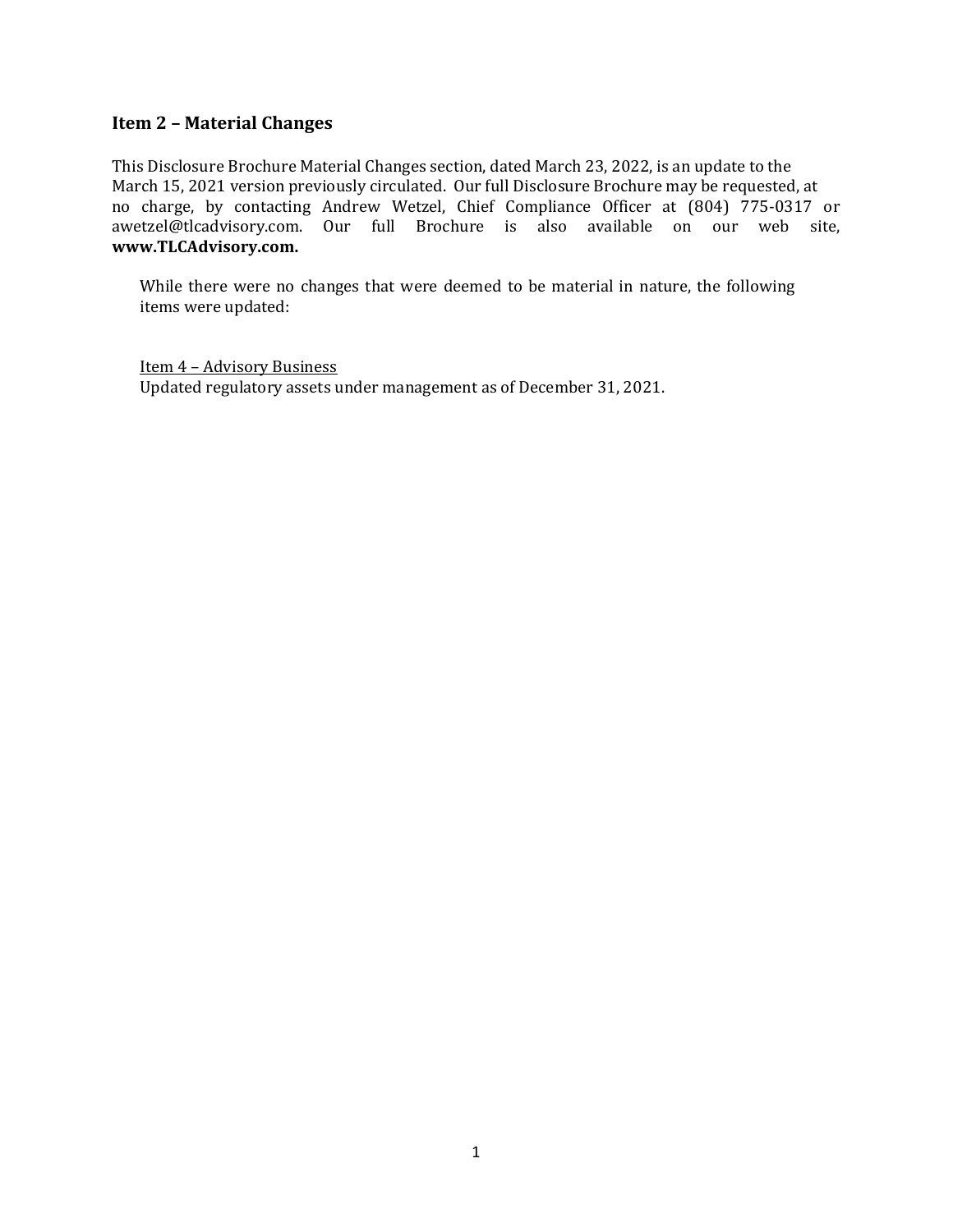# **Item 3 - Table of Contents**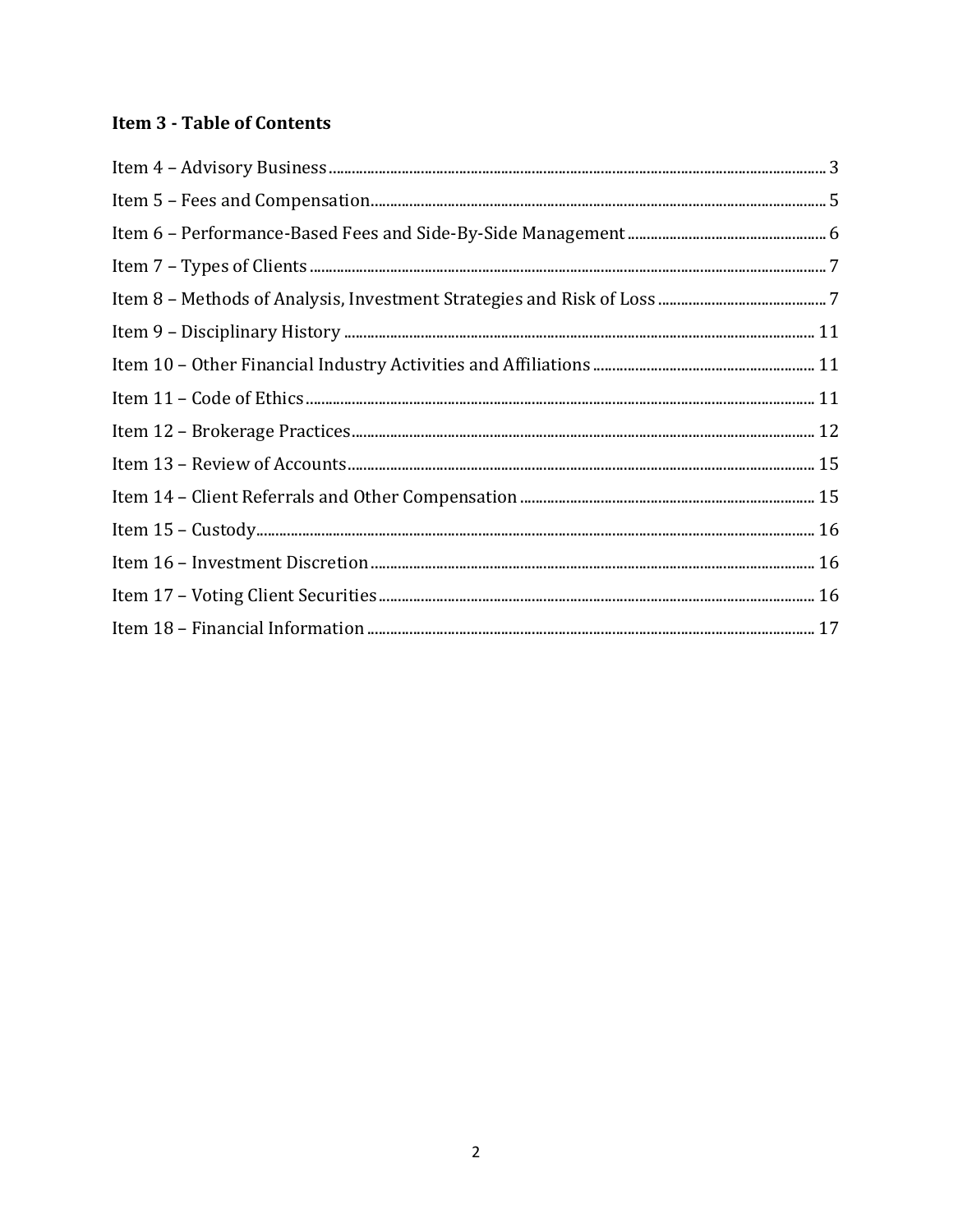#### <span id="page-3-0"></span>**Item 4 – Advisory Business**

The London Company of Virginia, LLC ("London Company") is an independently owned SECregistered investment advisor. The firm was originally founded in 1994 and is headquartered in Richmond, Virginia. It was established by Stephen M. Goddard, CFA and is focused on managing primarily domestic equities with a conservative, long term orientation. Mr. Goddard is the majority owner of the firm and serves as Founder, Chairman and Chief Investment Officer. The London Company is organized as a Delaware limited liability company, formed in 2012, in a corporate reorganization in connection with a minority (non-controlling) equity investment made in the firm by LPC London, LP, an affiliate of Lincoln Peak Capital. Lincoln Peak Capital is a private investment firm that specializes in partnering with investment management firms to help preserve their independence and facilitate equity transitions within a firm to key next generation management members.

The London Company provides discretionary portfolio management services to individuals and institutional investors through separate, sub-advisory, and wrap fee programs, as well as nondiscretionary services, via certain model portfolios (UMA). We offer multiple equity investment strategies, which are discussed in Item 8 of this brochure. Our clients choose one of our investment strategies to meet their needs. Upon request, we will often work with clients to accommodate clientspecific restrictions on any of our investment strategies.

#### Separately Managed Accounts

Separately managed accounts are individually managed and maintained for tax-exempt and taxable clients on a fully discretionary basis. The account portfolios are comprised primarily of domestic equities with a core/value emphasis and long-term orientation.

#### Sub-Advisory Accounts

London Company has sub-advisory relationships with other investment firms. We provide discretionary investment advice on a separate account basis to clients of these outside intermediaries. We strive to manage these accounts in the same manner as our direct accounts. The terms and conditions of these arrangements may vary and contact between London Company and such clients will typically take place through the relevant intermediary. Clients who obtain our services on a sub-advisory basis are able to impose restrictions on the management of their accounts.

We also act as a sub-advisor to several registered mutual funds. As such, we provide professional investment advisory services on a discretionary basis for several equity mutual funds. Investments for the mutual funds are managed in accordance with each fund's investment objective, strategies, and restrictions. They are not tailored to the individualized needs of any particular investor in the fund.

#### Investment Manager Services

London Company serves as investment manager to multiple Collective Investment Trusts ("CITs"), sponsored by a trust company. We serve as the investment manager, pursuant to an investment management agreement, and receive a fee for managing the investment portfolio. The CIT has not been registered under federal or state securities laws, and is subject to an exemption provided by Rule 3(c)(11) of the Investment Company Act of 1940. The CIT is only available for investment by qualified retirement plans and is not for sale to the general public.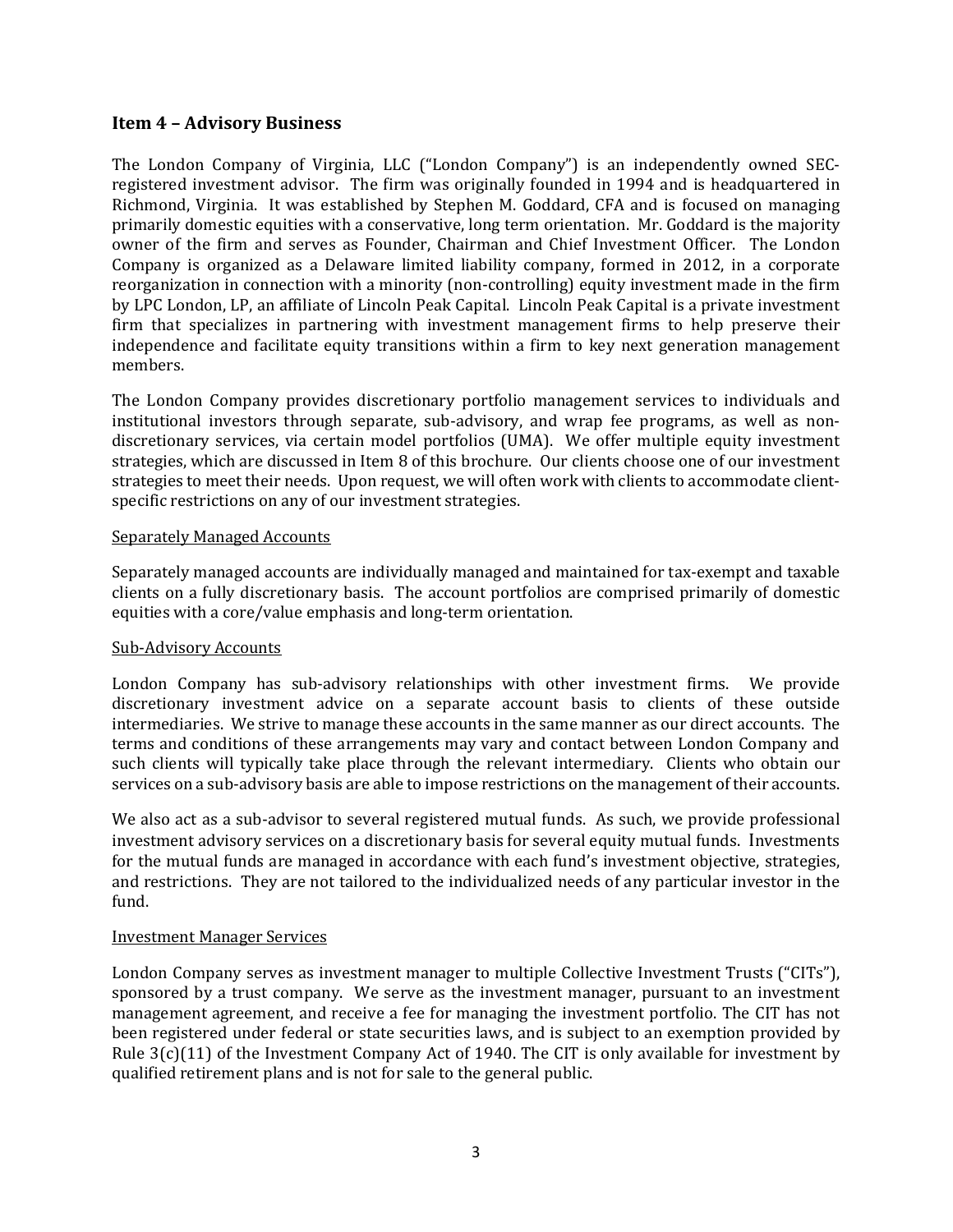#### Wrap Fee Program Accounts

London Company serves as a sub-advisor in several "wrap fee" programs, in which clients establish an account in an investment program offered by another investment advisor (wrap program sponsor). As such, London Company may sub-advise a portion, or all, of an account. Client accounts in wrap fee programs are typically assessed, by the wrap program sponsor, a bundled or blanket fee for transactions and investment advisory service fees (wrap fee). London Company receives a portion of the wrap fee from the sponsor, as a sub-advisor to these programs. In these relationships we do not typically have direct contact with the underlying client, as we do with our direct accounts, although we manage these accounts to the same model as our non-wrap accounts.

#### Model-Based Programs

Pursuant to an agreement, certain Unified Managed Account (UMA) or Model Program Sponsors ("Sponsor") receive London Company's model securities portfolio for a particular investment style and, based on that model, the Sponsor or its designated representative ("Overlay Manager") exercises investment discretion and executes each investor's portfolio transactions predicated on the Sponsor's or Overlay Manager's own investment judgment. These Programs are referred to as Model-Based Programs. London Company typically provides its model portfolio (also known as impersonal investment advice) to the Sponsor or Overlay Manager, who subsequently, provides investment advice to its clients, based on their individual needs. When changes are made to a model by London Company, the Sponsor or Overlay Manager is responsible for implementing any modifications in their client accounts that are invested in the specific strategy. The Sponsor/Overlay Manager may or may not elect to execute all the purchase and/or sale transactions suggested by submissions of revisions in the model portfolio.

London Company does not have any contact with the underlying client of these programs. London Company does not enter trades, receive trade reports, or have access to any client reporting related to these accounts. It is the responsibility of the Sponsor to determine whether our model is suitable for their clients.

#### **ASSETS UNDER MANAGEMENT**

As of December 31, 2021, London Company had a total of \$17.1 billion in assets under management, all of which were discretionary assets.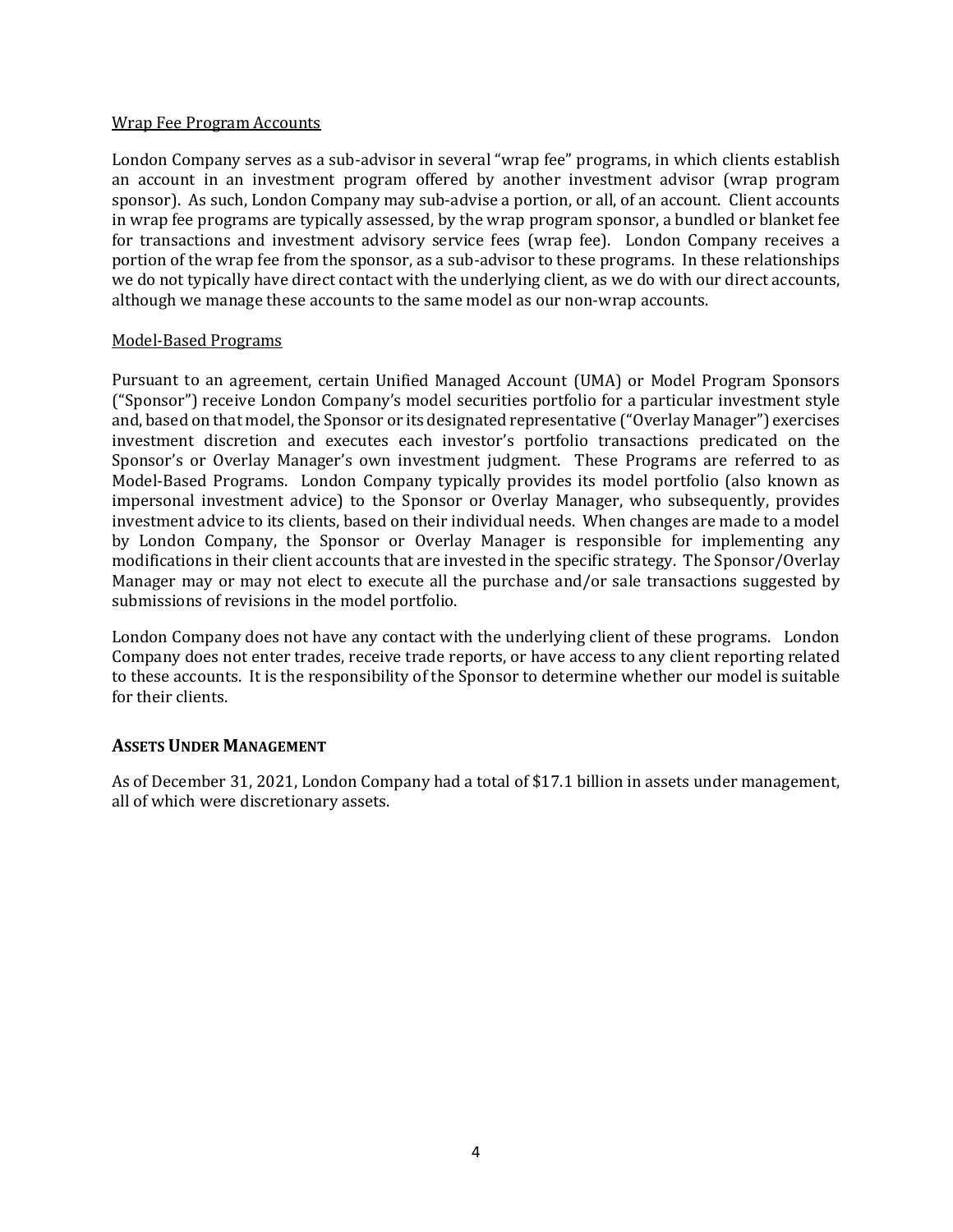# <span id="page-5-0"></span>**Item 5 – Fees and Compensation**

#### **SEPARATELY MANAGED ACCOUNTS**

All fees for separately managed accounts are subject to negotiation. The specific manner in which London Company charges fees is established in a client's written agreement with London Company and are payable quarterly, in arrears, based on the quarter-end account value. Some accounts may choose to be billed in advance. London's maximum annual fee on a firm-wide basis is 1.00% and the minimum account size is \$10,000,000, which can be waived at the London Company's discretion.

London Company generally charges each client an investment management fee based on the value of the client's assets under management, in accordance with a fee schedule in place at the time the account is opened. The current fee schedule is as follows:

| <b>Strategy</b>      |                                                                           | <b>Annual Fee</b>                |
|----------------------|---------------------------------------------------------------------------|----------------------------------|
| <b>Concentrated</b>  | First \$100,000,000 1.00%<br>Over \$100,000,000 Negotiable                |                                  |
| <b>Income Equity</b> | First \$50,000,000<br>Next \$50,000,000<br>Remaining                      | 0.75%<br>0.65%<br>$0.60\%$       |
| Large Cap            | First \$50,000,000<br>Next \$50,000,000<br>Remaining                      | 0.75%<br>0.65%<br>$0.60\%$       |
| Mid Cap              | First \$25,000,000<br>Next \$25,000,000<br>Next \$50,000,000<br>Remaining | 0.75%<br>0.65%<br>0.55%<br>0.50% |
| <b>Small Cap</b>     | First \$100,000,000 1.00%<br>Over \$100,000,000                           | Negotiable                       |
| <b>Small-Mid Cap</b> | First \$50,000,000<br>Next \$50,000,000<br>Remaining                      | 1.00%<br>0.85%<br>$0.70\%$       |

London Company reserves the right to negotiate fees at all levels. Some clients pay more or less than others depending on certain factors, such as the type, size, inception date of the account, servicing and reporting requirements, product, vehicle, tax situation and existence of related accounts. The negotiated fee is specified in the agreement between London Company and the client. Fees are primarily deducted directly from client assets, but we offer the option to bill clients for fees incurred.

Advisory agreements can be terminated by the client upon prior written notice to London Company. Wrap program clients must request termination directly with their wrap program sponsor. In the event that an advisory contract is terminated prior to the conclusion of a billing period, a pro rata portion of any pre-paid fees will be paid by the wrap program sponsor, in accordance with the agreement.

#### **SUB-ADVISORY ACCOUNTS:**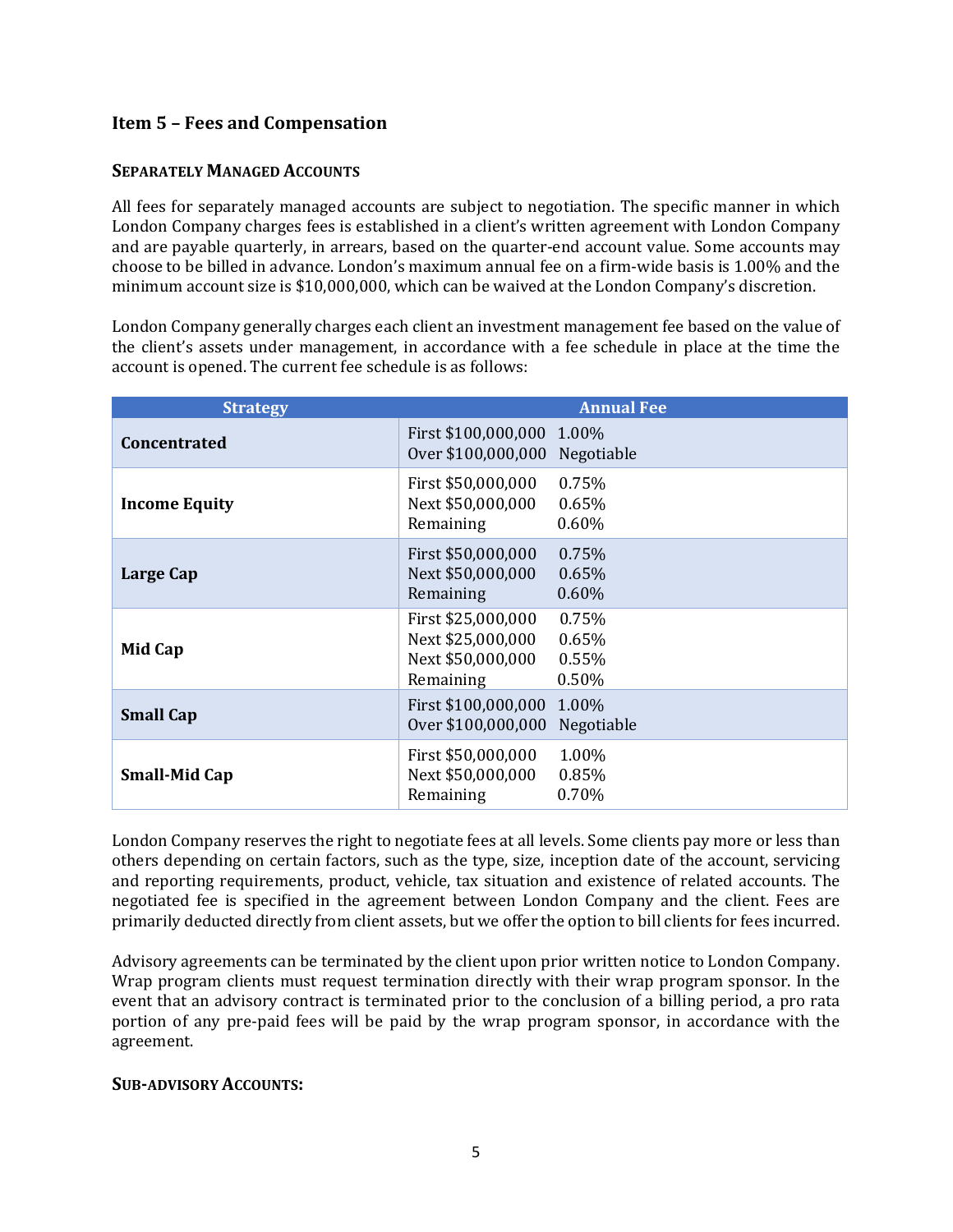The fee for accounts for which London Company acts as a mutual fund sub-adviser is negotiated with, and compensated by, the mutual fund company. Fees for accounts, where London Company serves as sub-adviser, are separately negotiated and vary by relationship. Sub-advisory fees are charged in a manner similar to separate accounts or paid directly by the financial intermediaries.

#### **MODEL-BASED PROGRAM ACCOUNTS:**

For model accounts, London Company is compensated directly by the outside firms, to which it provides model accounts at a negotiated rate. The management fees and terms of these accounts are negotiated by the client directly with the outside firm and do not involve London Company.

#### **WRAP FEE PROGRAMS:**

London Company manages accounts in wrap fee programs sponsored by other financial services firms ("wrap program sponsor"). As part of these programs, the client pays a singled bundled fee to the wrap program sponsor, instead of paying separately for investment advisory services, commission on transactions, custodian fees, and other transaction-related fees. The wrap program sponsor pays London Company a portion of the wrap fee for our investment advisory services. The fee and service arrangements for accounts under any wrap fee program are negotiated between the client and the wrap program sponsor. London Company is not generally informed of the fee arrangements, nor do we share in any fees, other than the fee negotiated between London Company and the wrap program sponsor. Wrap fee clients may be billed advisory fees on a quarterly basis, by the wrap program sponsor, either in advance or arrears, as negotiated between both parties. London Company may prepare and send invoices to its wrap program sponsors for distribution to wrap fee program clients; however, wrap program sponsors may opt to create their own invoices in lieu of ours. In the case of ERISA accounts, the fee for managing the account, which is paid to London by the wrap program sponsor, as set forth in the program agreement, may be considered indirect compensation.

#### **OTHER FEES AND EXPENSES:**

Clients in separately managed accounts, model-based accounts, sub-advisory accounts, and wrap fee accounts may incur brokerage and other transaction costs, in addition to the fee paid to London Company (refer to Item 12: Brokerage Practices). These fees are assessed by custodians, brokers, and other third parties, and may include non-affiliated manager fees, custodial fees, deferred sales charges, odd-lot differentials, transfer taxes, wire transfer and electronic fund fees, and other fees and taxes on brokerage accounts and securities transactions. Mutual funds and exchanged traded funds also charge internal management fees, which are disclosed in a fund's prospectus. To avoid the duplication of fees and the potential conflicts of interest, we do not charge our separately managed accounts a fee on assets that are invested in mutual funds we advise.

London Company's supervised persons do not accept compensation for the sale of securities or other investment products, including asset-based sales charges or service fees from the sale of mutual funds.

# <span id="page-6-0"></span>**Item 6 – Performance-Based Fees and Side-By-Side Management**

We have a limited number of clients on performance fee arrangements. The performance-based fee option is an advisory fee based on a percent of capital gains or appreciation of client assets. The performance fee is calculated at a rate of 15% on the amount by which the net profit exceeds 6%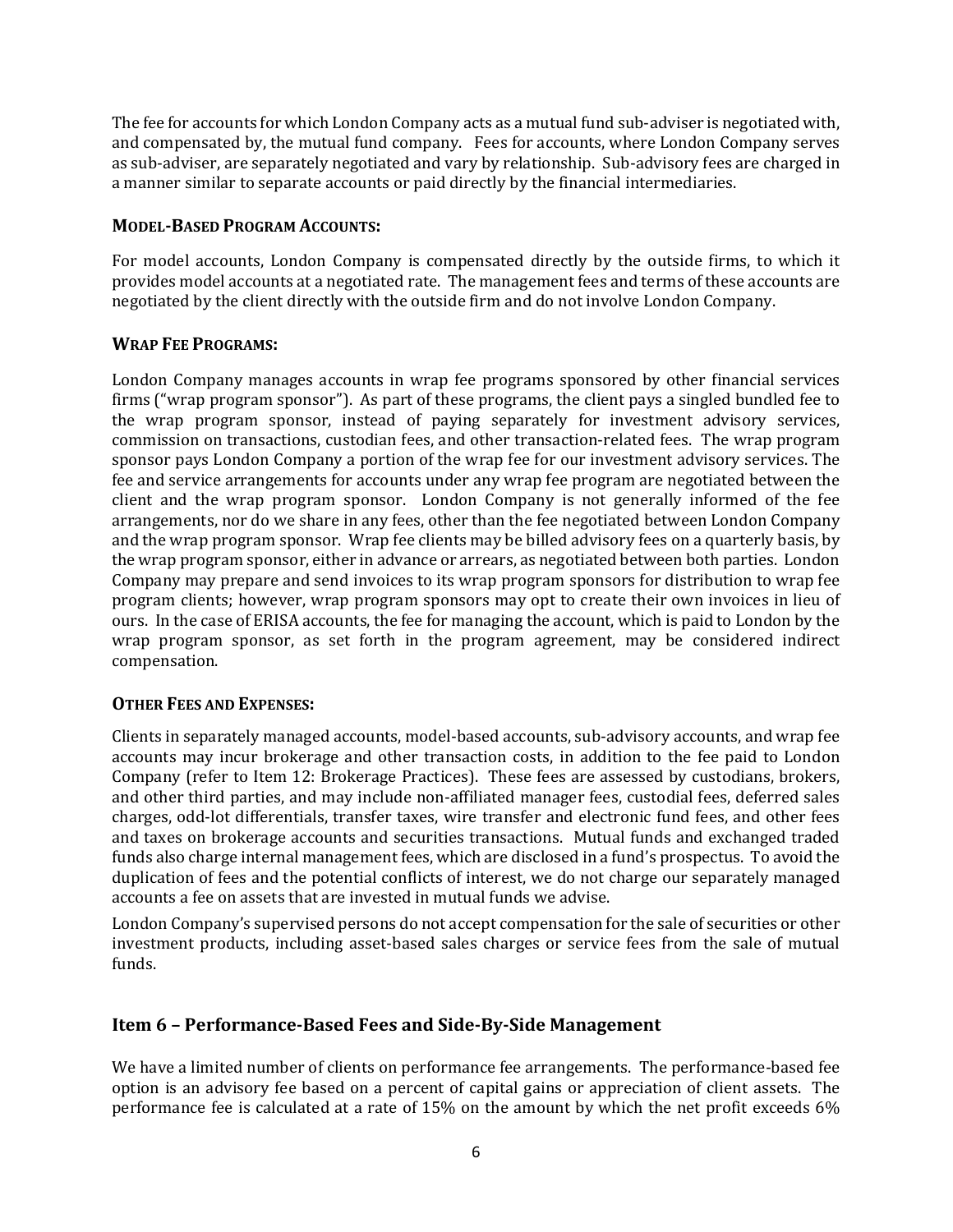within a year's time. A loss in any one year will be recovered in full before performance fees are assessed in subsequent years.

The receipt of performance-based fees for separate accounts creates conflicts of interest. Performance-based fees paid to investment advisers may be significantly higher than the asset-based fees paid on traditional accounts, thus creating an incentive to favor these accounts. In order to reduce potential conflicts of interest, London Company does not show preferential treatment to accounts under a performance-based fee arrangement. All accounts are managed within their respective strategies, given account restrictions and/or constraints. We perform periodic reviews of the performance fee accounts to assure consistency with the separate fee accounts. We also have trade rotation procedures in place to ensure that performance fee accounts do not take preference over separate accounts in the allocation of trades.

## <span id="page-7-0"></span>**Item 7 – Types of Clients**

Through separately managed accounts, model-based account programs, sub-advisory programs, and wrap fee programs, London Company provides portfolio management services to individuals, high net worth individuals, pension, foundations, Taft-Hartley, public, profit-sharing, bank or thrift institutions, investment companies, trusts, estates, and charitable organizations. The vast majority of these arrangements are discretionary, and London Company selects the investments and trades on the client's behalf without prior consultation with the client. London Company participates in a limited number of arrangements where it provides a model portfolio to clients, but does not exercise trading discretion. These arrangements include model-based programs/UMAs of certain Sponsors.

There is a minimum account size of \$10,000,000 for all strategies; however, London Company may agree to manage separate accounts below our stated minimum size.

#### <span id="page-7-1"></span>**Item 8 – Methods of Analysis, Investment Strategies and Risk of Loss**

#### **EQUITY STRATEGIES**

London Company offers multiple distinct investment strategies, all relatively concentrated with low annual turnover. Each strategy is created from the same, universal investment process.

*Small Cap* – The Small Cap strategy invests mainly in conservative, low-beta small cap equities with a focus on above-average downside protection. Primarily, we seek profitable, financially stable small cap companies that consistently generate free cash flow, high returns on unleveraged operating capital, trade at significant discounts to their intrinsic values, and are run by shareholder-oriented management. Positions are usually within the market capitalization range of the major, domestic small cap indices.

*Mid Cap* **–** The Mid Cap equity strategy invests mainly in conservative, low-beta mid cap equities with a focus on above-average downside protection. Primarily, we seek profitable, financially stable mid cap companies that consistently generate free cash flow, high returns on unleveraged operating capital, trade at significant discounts to their intrinsic values, and are run by shareholder-oriented management. Positions are usually within the market capitalization range of the major, domestic mid cap indices.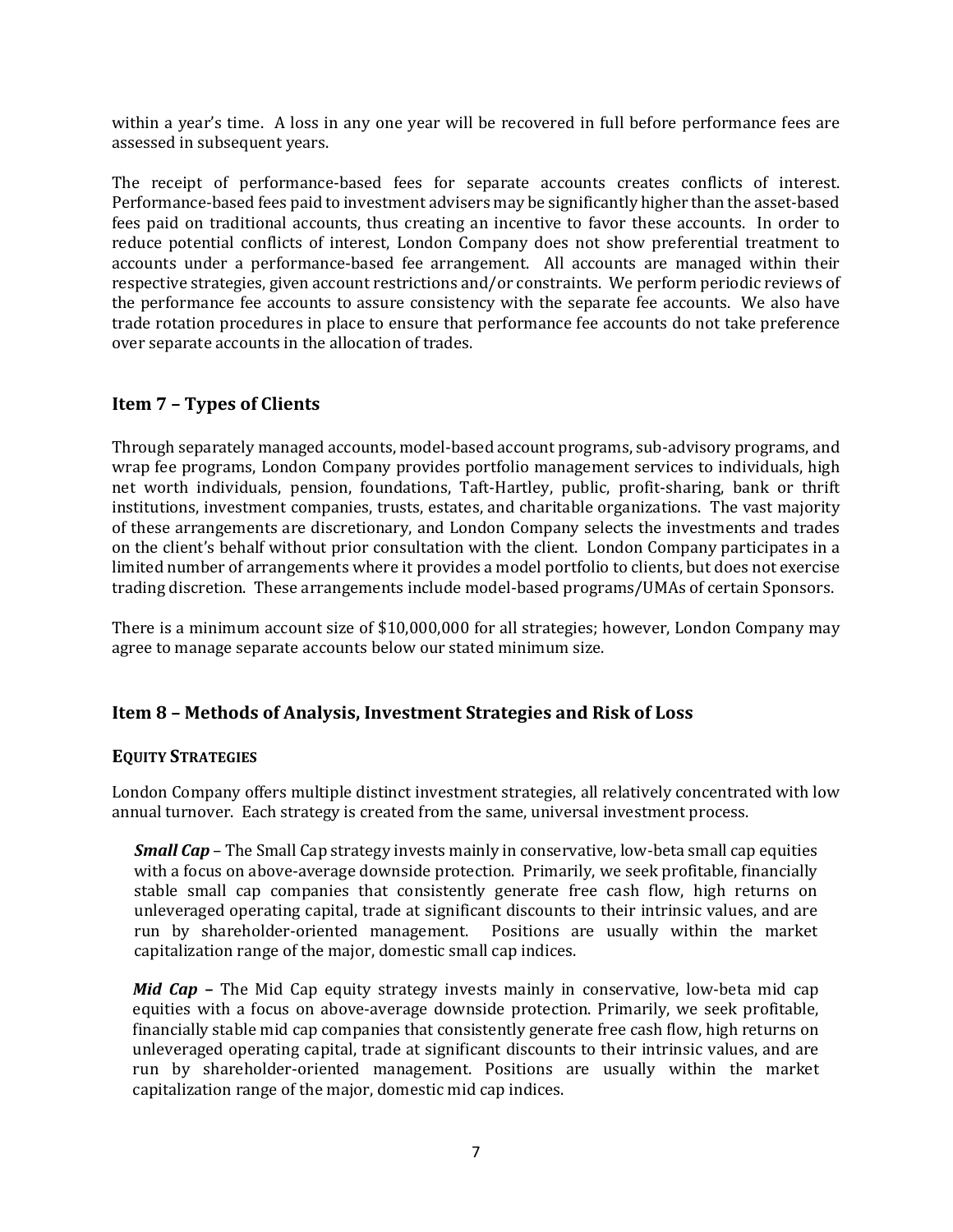*Large Cap* – The Large Cap strategy invests mainly in conservative, low-beta, large cap equities with a focus on above-average downside protection. Primarily, we seek profitable, financially stable, quality large cap companies which consistently generate free cash flow, high returns on unleveraged operating capital, trade at rational valuations, and are run by shareholderoriented management. Positions are generally in the market capitalization range of the major domestic large cap indices.

*Income Equity* – The Income Equity strategy invests mainly in common equities with a focus on higher overall dividend yield orientation, which may be supplemented with primarily investment grade, preferred equities. This strategy has a more conservative orientation, focused on capital preservation, income and growth, in order to provide greater yield and downside protection relative to our Large and Mid Cap strategies. Our Income Equity strategy is designed to generate above-average, absolute returns over full market cycles.

*Small-Mid Cap* – The Small-Mid Cap strategy is an extension of our Small Cap strategy with weighted market capitalization higher than our Small Cap portfolio, and is within the market capitalization ranges of the major domestic small to mid cap indices.

*Concentrated* – The Concentrated strategy focuses on a smaller number of names that, in combination, offer the team's strongest conviction towards downside protection. This portfolio typically holds less than half the number of names of our other strategies, and is managed with fewer restrictions on sector or position weightings. Individual positions can and will, at times, exceed greater than ten percent of the portfolio. The strategy is suitable for long term investors with a tolerance for potentially higher short term performance deviation from the benchmark, compared to our other strategies.

*All Cap 25 -* The All Cap 25 strategy focuses on a smaller number of names that, in combination, offer the team's strongest conviction towards downside protection, with fewer restrictions on market capitalizations, sector and position weightings. The number of holdings is typically around twenty-five. Individual positions will not exceed 15% of the portfolio, at cost, or 25% at market value.

#### **EQUITY INVESTING**

The following are the guiding principles for our investment philosophy:

- Focus on cash return on tangible capital, not earnings per share
- The value of a company is determined by cash inflows and outflows discounted by the optimal cost of capital
- Optimal diversification is essential to favorable investment results

Investing in securities involves risk of loss that clients should understand and be prepared to bear.

London Company utilizes a differentiated conservative investment process focused on bottom up, fundamental analysis, utilizing a proprietary balance sheet optimization model and following a riskcontrolled sell discipline. We primarily seek the following characteristics: high return on capital, consistent free cash flow generation, predictability and stability, and conservative valuations.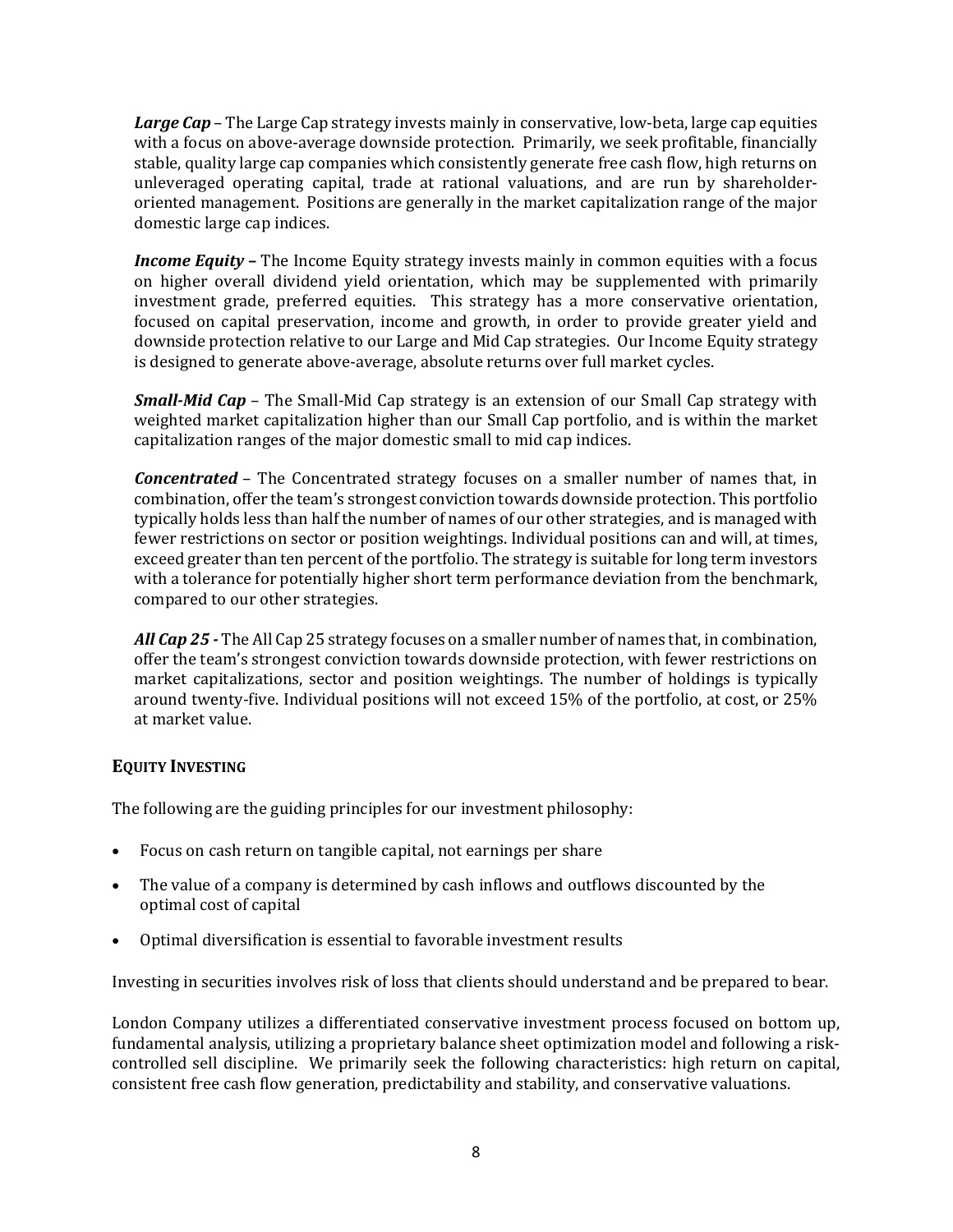The firm screens for these primary characteristics by initially screening a broad equity universe against an internally generated quantitative model, which ranks universe members by pretax operating return on capital, pretax operating earnings/enterprise value and free cash flow yield. London Company evaluates approximately the top 200 names of the corresponding universe based on equal weightings of these factors.

The Investment Team will review and possibly seek potential purchase candidates from the screen. However, candidates don't necessarily have to be sourced from the screen if they generally meet our investment discipline. The team will exercise further fundamental and qualitative analysis on selected candidates, in addition to estimating intrinsic values by performing an internal balance sheet optimization analysis, as well as adjusting to market other company assets that may provide further downside protection.

The Investment Team also evaluates the company's management, incentives, actions, capital allocation decisions and corporate governance structure to ascertain whether or not management's interests are aligned with shareholders. It then looks at the sources of a company's competitive advantage as well as what levers management has at its disposal to increase shareholder value. This information is gathered from company conference calls, competitor conference calls, industry contacts, SEC filing review, periodical review, and Wall Street research.

Typically, 30 to 40 companies are evaluated annually through this process and are included on an informal watch list. Companies on this list are companies that the investment team thinks could be attractive long term investments, but there is some reason that prevents the company from being included in the portfolio. Reasons for being on the buy watch list include the overall risk /reward not being quite favorable enough to warrant purchase (i.e. not better than other investments currently in the portfolio), management issues, lack of catalysts or needing more factual information.

Companies are moved off the buy watch list and into the portfolio when an event happens to make the risk/reward attractive enough to warrant purchase. This usually occurs when the valuation becomes more attractive and/or when new information gives us higher conviction with the company's investment thesis.

The process aims to result in a generally lower beta portfolio that is diversified optimally with the expectation of better downside protection over a full market cycle.

London Company's ultimate objective is to substantially outperform the index over full market cycles with less risk, with risk being defined as permanent loss of capital. Our investment process attempts to minimize risk in three ways. First, we are generally buying established profitable businesses with stable cash flows and/or have significantly undervalued assets. Second, we are seeking to purchase these companies at significant discounts to their intrinsic values. Third, a decline in any one position that significantly impacts the product value by more than one percent of cost basis will trigger a soft stop-loss review and become a potential candidate for a source of funds. The objective of this discipline is to prevent investment decision errors from materially impacting the portfolio on the downside.

In addition, we maintain general sector limits of +/- 20% of the primary benchmark weight and new position limits (5% at initial purchase and 10% at market) that aid us in limiting our concentration risk. Please note, our Concentrated strategy is not constrained by the aforementioned limits. Additionally, the All Cap 25 product is not constrained by the individual holding limit, but does have a sector restriction of  $\frac{+}{-}20\%$  versus the primary benchmark. Other potential sell triggers include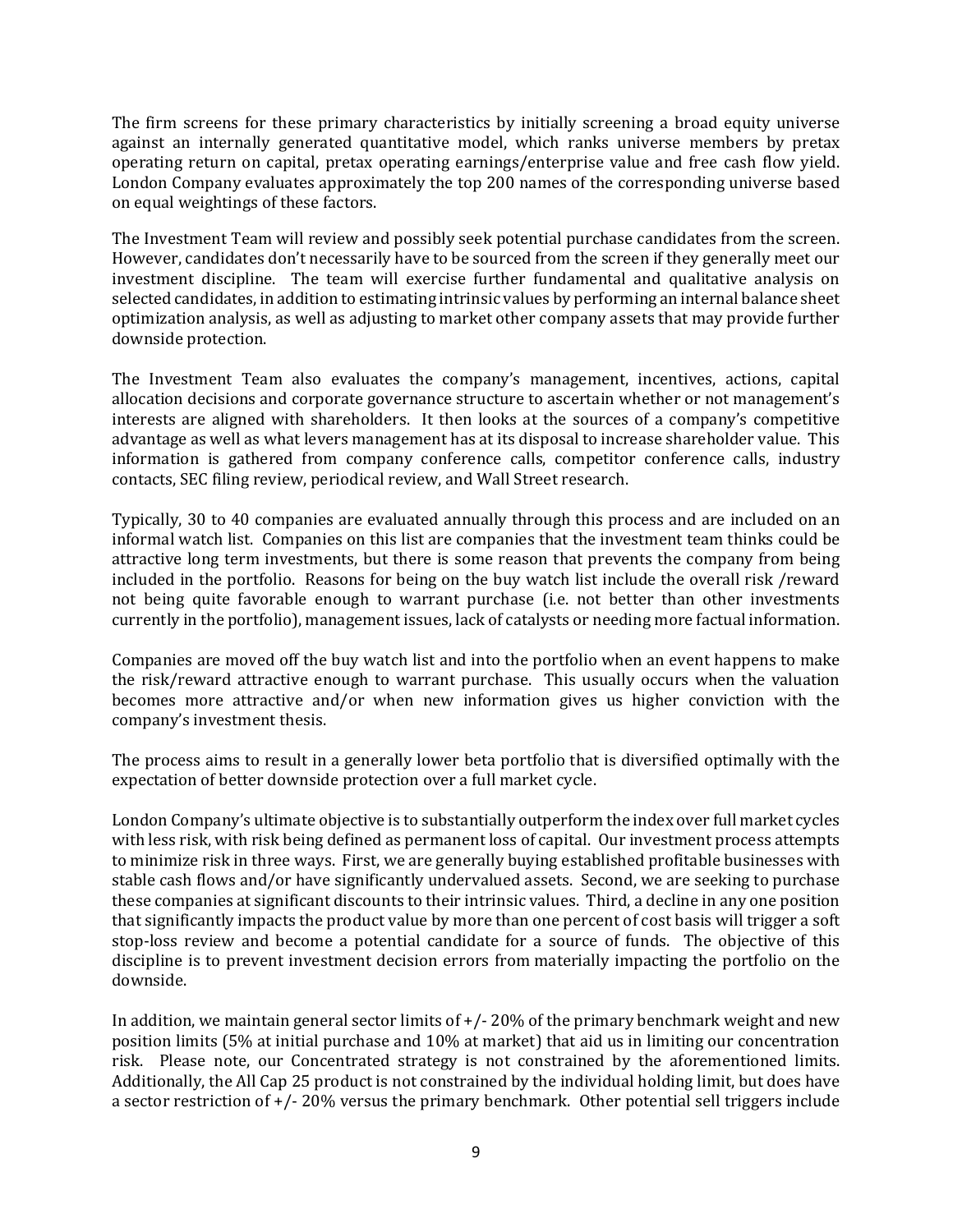overvaluation, deteriorating fundamentals, poor capital allocation, above-average insider selling (more than 25% of total, personal holdings), or a more promising alternative.

## **EQUITY RISKS**

Equity and fixed income securities have distinct risks, which must be considered when investing. It is also important to keep in mind that past performance of a security is not indicative of future results.

*Equity Market Risk* – Overall stock market risks may affect the value of the investments in equity strategies. Factors such as U.S. economic growth and market conditions, interest rates, and political events affect the equity markets.

*Management Risk* – Our judgments about the attractiveness, value and potential appreciation of a particular asset class or individual security may be incorrect and there is no guarantee that individual securities will perform as anticipated. The value of an individual security can be more volatile than the market as a whole or our intrinsic value approach may fail to produce the intended results. Our estimate of intrinsic value may be wrong or even if our estimate of intrinsic value is correct, it may take a long period of time before the price and intrinsic value converge.

*Preferred Equity Market Risk* – These securities generally increase or decrease in value based on changes in interest rates. If rates increase, the value of preferred securities generally declines. On the other hand, if rates fall, the value of preferred securities generally increases.

*Preferred Equity Call Risk* – A call feature allows an issuer to redeem or call a security prior to its stated maturity date. In periods of falling interest rates, issuers may be more likely to call in securities that are paying higher coupon rates than prevailing interest rates. In the event of a call, the account holder would lose the income that would have been earned to maturity on that security. Also, the market value of a callable security may decrease if it is perceived by the market as likely to be called, which could have a negative impact on total return.

*Small and Mid Cap Company Risk* – Investments in small and mid cap companies may be riskier than investments in larger, more established companies. The securities of these companies may trade less frequently and in smaller volumes than securities of larger companies. In addition, small and mid cap companies may be more vulnerable to economic, market and industry changes. Because smaller companies may have limited product lines, markets or financial resources, or may depend on a few key employees, they may be more susceptible to particular economic events or competitive factors than larger capitalization companies.

*Credit Risk* – In preferred equities, there is a risk that issuers and counterparties will not make payments on the securities they issue. In addition, the credit quality of securities may be lowered if an issuer's financial condition changes. Lower credit quality may lead to greater volatility in the price of a security which may affect liquidity and our ability to sell the security.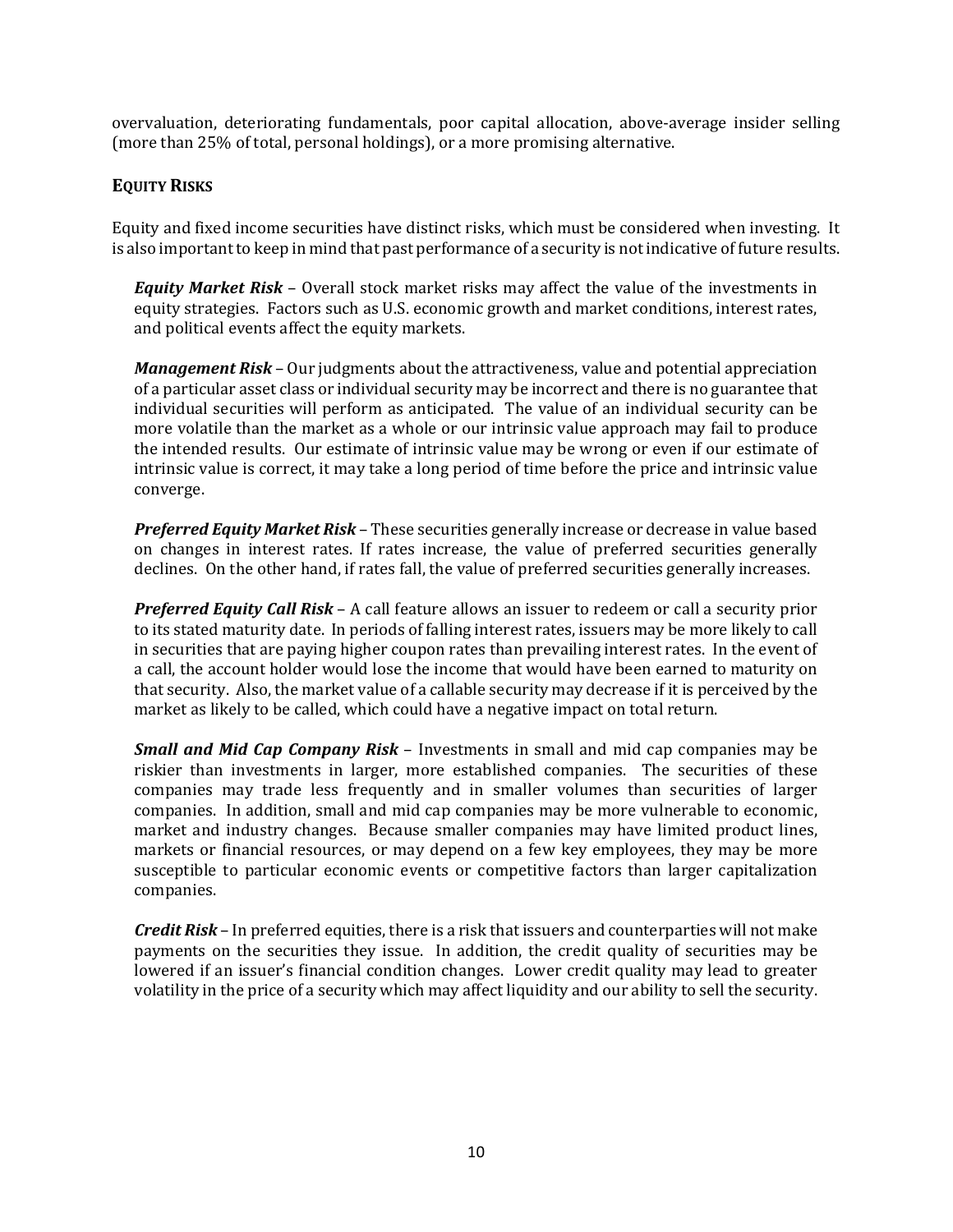## <span id="page-11-0"></span>**Item 9 – Disciplinary History**

Registered investment advisers are required to disclose all material facts regarding any legal or disciplinary events (i.e., criminal and/or civil action, administrative proceeding, self-regulatory proceeding) that would be material to your evaluation of them or the integrity of their management. London Company has no information applicable to this item.

#### <span id="page-11-1"></span>**Item 10 – Other Financial Industry Activities and Affiliations**

London Company's management persons are not registered, nor do any management persons have an application pending to register, as a broker-dealer, representative of a broker-dealer, futures commission merchant, commodity pool operator, a commodity trading advisor, or an associated person of the foregoing entities. London Company does not recommend or select other investment advisers for clients. London Company is a sub-adviser to several publicly traded mutual funds: Hennessy Equity and Income Fund, Touchstone Mid Cap Fund, Touchstone Small Cap Core Fund, Touchstone Large Cap Fund, and American Beacon The London Company Income Equity Fund. We are not officers or trustees of these investment companies and our role is limited to our sub-advisory responsibilities.

## <span id="page-11-2"></span>**Item 11 – Code of Ethics**

London Company has adopted a Code of Ethics policy that fosters a high standard of business conduct for the firm and its employees. Specifically, employees are required to comply with all applicable securities laws and maintain privacy and confidentiality with respect to (1) client transactions, holdings and personal information as set forth in the Privacy Notice, (2) firm securities recommendations and other non-public material information, and (3) guidelines related to gifts and contributions. All employees must accept, in writing, the terms of the Code of Ethics upon employment, annually or as amended.

The Code of Ethics document is available upon request. Requests may be sent to The London Company of Virginia, LLC, 1800 Bayberry Court, Suite 301, Richmond, Virginia 23226.

#### **Personal Trading**

Employees of London Company must adhere to the firm's Personal Trading Policy and Procedures, set forth in the Code of Ethics. Personal trade requests require pre-clearance and are reviewed on a case-by-case basis by the Chief Compliance Officer. As such, an instance may arise in which an Employee makes a transaction in a security that is currently held or traded in client accounts. London Company employees are also required to receive pre-clearance for mutual fund trades in funds subadvised by the firm, if the transaction is outside of an employer-sponsored retirement plan.

All employees are required to submit quarterly personal securities transactions and annual holdings reports for review by the Chief Compliance Officer, who will review these reports for trading conflicts with client accounts. Employees are also required to have copies of brokerage statements for reportable accounts sent to the Chief Compliance Officer, directly from the custodian(s), on a quarterly basis, or as requested by the CCO. The Chief Compliance Officer will maintain documentation of personal securities transactions, including any violations that occur and their resulting actions.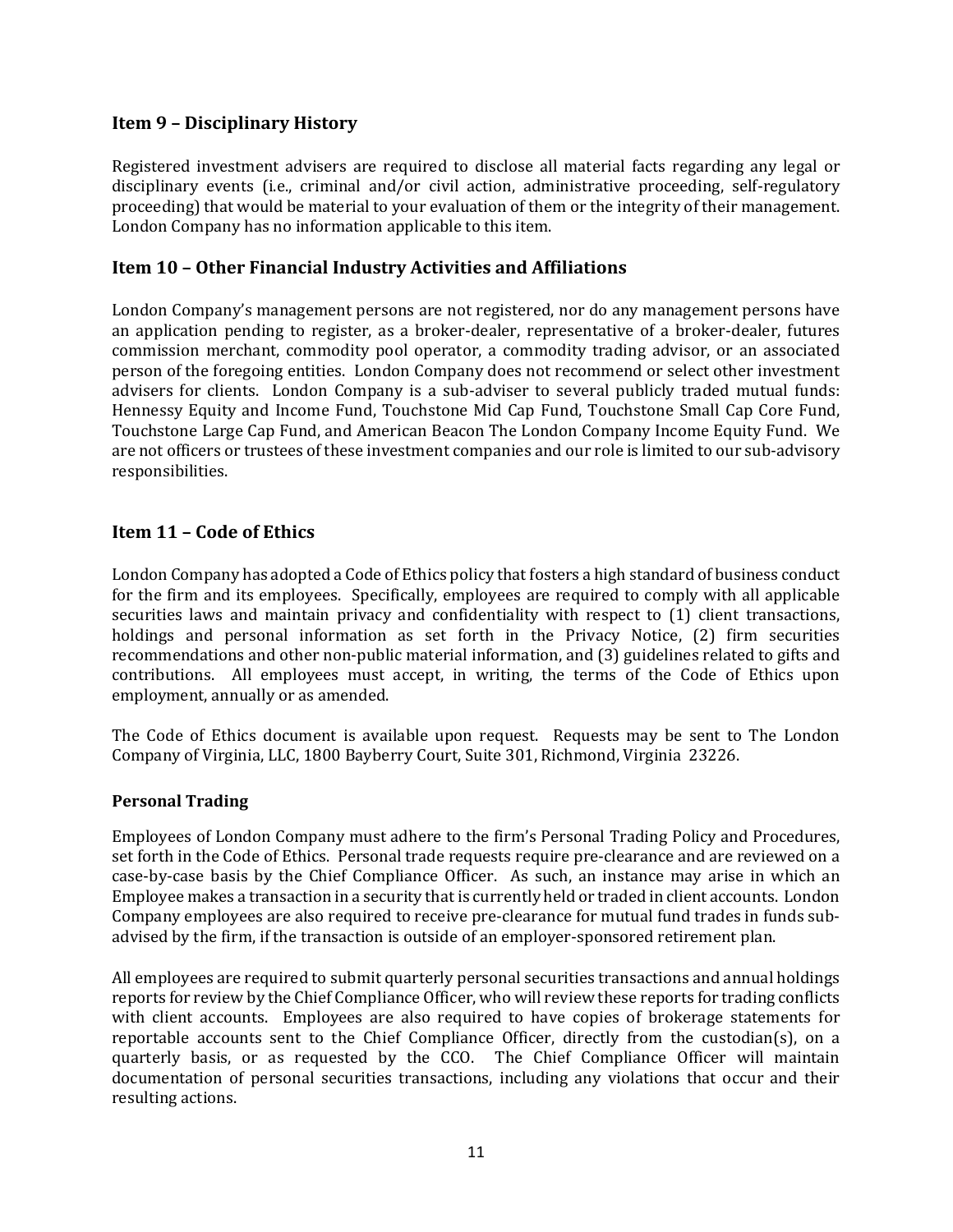#### **Trade Errors**

In the event of a trade error, the executing broker is contacted so that the error can be corrected as soon as possible. The trader will document the error and take whatever steps are necessary to make the correction. Trade errors will be considered on a case-by-case basis and adjustments will be made accordingly. In correcting a trade error, London Company will generally reimburse a client's account for any losses arising from the error and any profits related to the error will generally remain in the client's account. The CCO will work with the trader to determine what steps will be taken to prevent the error from recurring. This documentation will be maintained by the CCO.

## <span id="page-12-0"></span>**Item 12 – Brokerage Practices**

#### **Broker Selection and Best Execution**

London Company seeks to obtain the best trade execution for its clients. London Company has a Best Execution Committee that meets quarterly to administer our best execution policy. The Committee selects, approves and compensates brokers based on the range and quality of their brokerage services, including, among other factors: execution capability, quality of research, coverage overlap, trading expertise, commission rates, accuracy of execution, reputation and financial strength. The Committee meets quarterly to determine the allocations for the selected brokers based on the considerations described.

London Company may suggest clients use Charles Schwab & Co. for their custodian and directed broker, due to their relatively low-cost commission structure, effective trade execution platform and the ability to aggregate client trades. Schwab provides London Company with access to certain services, which generally are available to independent investment advisors on an unsolicited basis, at no charge to them.

London Company uses several trade execution procedures to ensure fair trade allocation and best execution. When placing block trades, orders for directed/broker custody/wrap, non-directed and UMA platforms will be entered based on a trade rotation schedule. Other factors, such as cash levels, sector weightings, restrictions, tax considerations and other items will be taken into consideration, as well as making sure all clients are treated fairly. Performance-based fee accounts will not receive trading preference, but will be included in the directed or non-directed block, whichever applies to the specific account. Traders and portfolio managers review and monitor trades for best execution.

#### **Research and Other Soft Dollar Benefits**

London Company considers the value of various services or products that a broker provides to the firm, including the value of research services and products. Selecting a broker in recognition of such other services or products is known as paying for those services or products with "soft dollars". Soft dollar practices come into play when an investment adviser executes transactions with a broker with which it has an arrangement to receive research products and services. London Company uses soft dollars to acquire research products and services that fall within the safe harbor provided by the SEC under Section 28(e) of the Exchange Act.

Receipt of research from brokers who execute client trades involves conflicts of interest. An adviser that uses client brokerage commissions to obtain research receives a benefit, because it does not have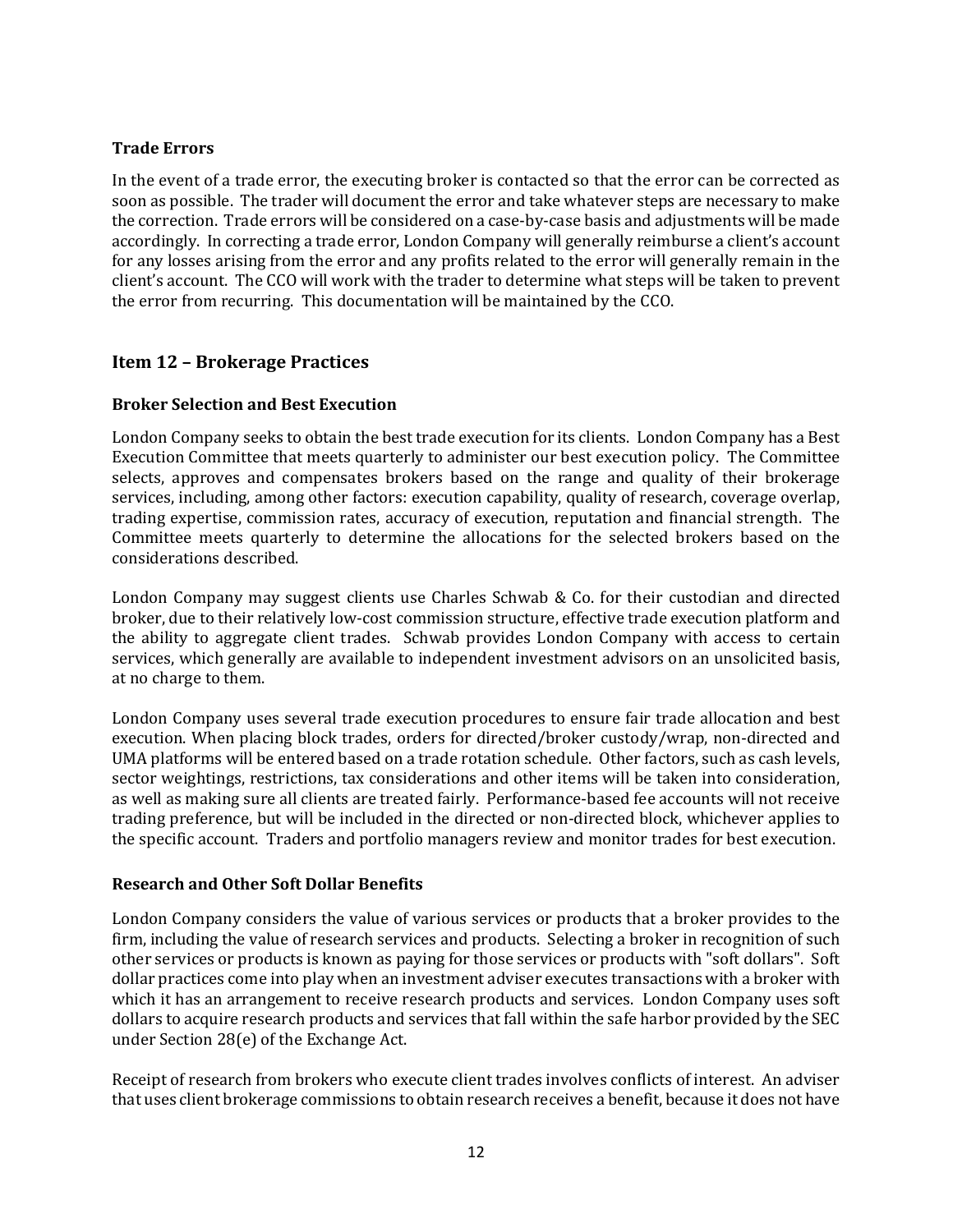to produce or pay out-of-pocket for the research. Therefore, the adviser has an incentive to select or recommend a broker based on its desire to receive the soft-dollar research in lieu of best execution of client transactions. While it is possible that a commission incurred by the client may be higher on any given transaction, the selection of the executing broker/dealer is made with all factors in mind, including execution efficiency, settlement capabilities, research and overall financial health of the broker.

In order to mitigate this conflict:

- We do not enter into agreements with any broker regarding the placement of securities based solely on soft dollar research.
- Research acquired by London Company through soft dollars is used for the benefit of all clients, even though not all client transactions are executed at one brokerage firm. It should be noted that the value of research cannot always be measured precisely and commissions paid for research services certainly cannot always be allocated to clients in direct proportion to the value of the services to each client. London Company does not usually attempt to allocate the relative costs or benefits of research among client accounts because it believes that, in the aggregate, the research it receives benefits clients and assists London Company in fulfilling its overall duty to its clients.

London Company uses soft dollars to pay for a portion of certain "mixed use" items (products or services that provide both research and non-research benefits). Although the allocation between soft dollars and cash is not always capable of precise calculation, London Company makes a good faith effort to allocate such items reasonably between the brokerage and research services and other benefits and pays for such other benefits in cash. Records of any such allocations and payments are maintained.

Within the last fiscal year, soft dollar arrangements have acquired research services through soft dollar transactions including, but not limited to:

- economic, industry or company research reports or investment recommendations;
- compilations of securities prices, earnings, dividends and similar data;
- certain computerized databases;
- quotation services, research or analytical computer software and services.

#### **Directed Brokerage and Aggregate Trades**

Although we generally discourage clients from directing trades to a particular broker (except for Schwab platform - see Broker Selection), we do have clients who request to direct trading to a specific broker with whom they have a pre-established relationship. While not specifically directed, some broker custody accounts and wrap programs will generally trade with their respective broker/custodian or wrap program sponsor to avoid potential fees charged to the client account. We will refer to these accounts as 'directed' accounts. By directing brokerage, London Company may be unable to achieve the most favorable execution of client transactions and this practice may cost clients more money. We inform our directed clients of these risks.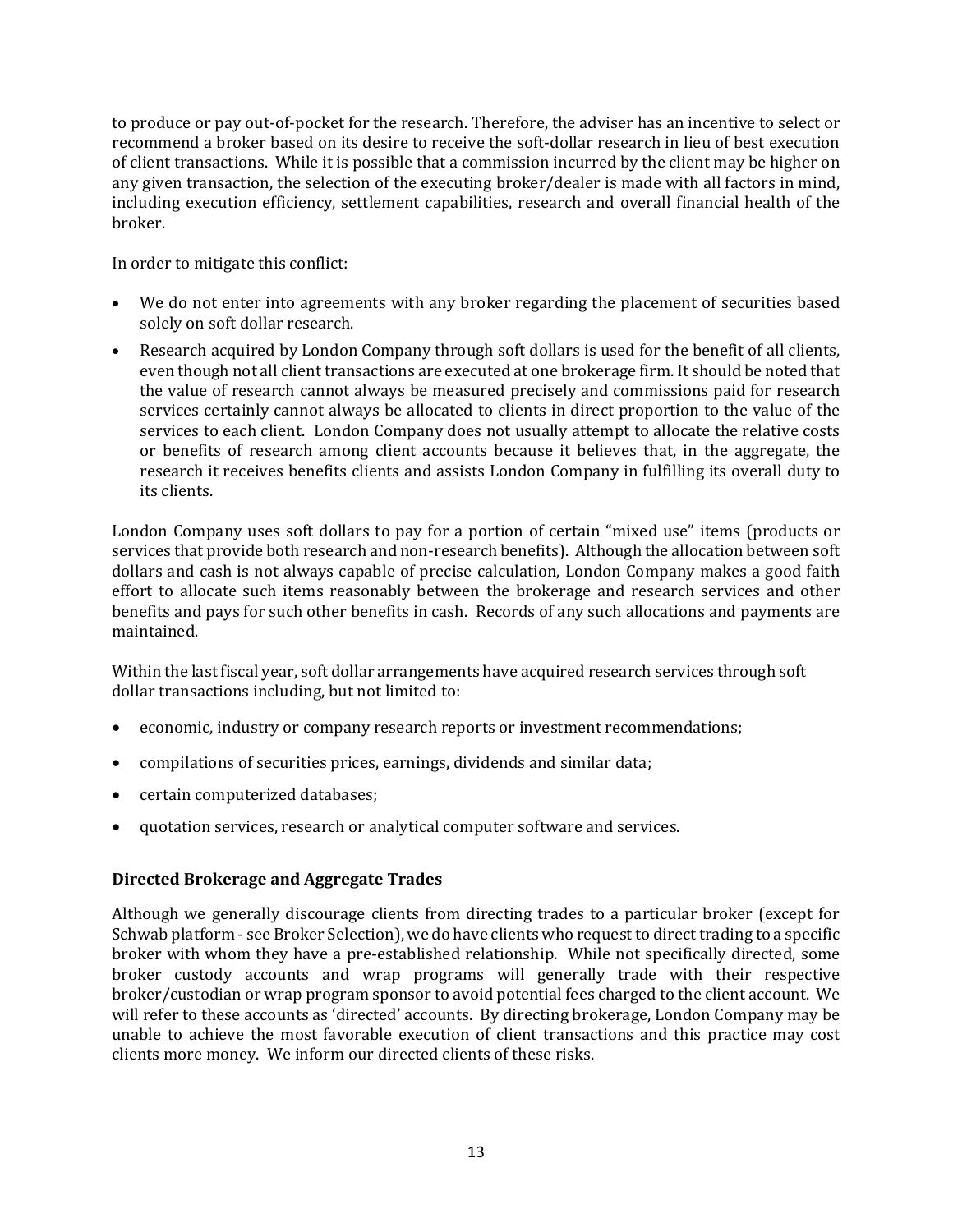London Company has a trade allocation policy that allows it to select brokers for non-directed clients who have given us full discretion. Trades are generally grouped together in an attempt to achieve lower commission costs, faster execution and better execution prices. Blocked trades are allocated on a pro rata basis at the average price. These lots may be rounded at the traders' discretion.

Block trades are entered using a trade rotation schedule consisting of three groups: (1) non-direct freely-traded accounts; (2) directed/broker custody/wrap accounts, and; (3) UMA programs. Within this rotation, non-directed (DVP/RVP) accounts will trade first, due to their lack of trading restrictions. Directed/broker custody/wrap accounts will trade in equal rotation with UMA programs, immediately following the non-directed accounts.

Within the directed and UMA accounts (groups 2 and 3), each has its own rotation. Traders assign a number to each relationship, and each number is assigned a day on the calendar. When executing block trades, the trading begins with the number in the rotation assigned to the current date on the calendar, and proceeds sequentially down the list, until the entire directive is completed for that group of accounts. Trading then proceeds to the next group.

The trade rotation list pertains to blocked trades only. Other factors such as sector weightings, position percentages, restrictions, tax considerations and cash levels may affect the rotation. Trades for the same issue, across multiple strategies, may be combined into a single block, which may affect the rotation order for individual strategies. While every effort is made to block trades under the same brokerage relationship, new accounts and accounts with excess cash balances may receive first priority. Likewise, accounts with restrictions or particular tax circumstances may trade later in the rotation. Additionally, UMA sponsors that do not act on model changes in a timely fashion or provide our trade desk transparency regarding order activity can be traded at the end of the overall rotation. Clients significantly over or underweighted in a particular security may also trade ahead of the general rotation. Prices received by clients for transactions may differ, relative to the order of their trade in the rotation schedule. Traders may deviate from the trade rotation depending on the amount of time left in the trading day, or other factors.

#### **Step-Out Block Trade Orders**

In evaluating a wrap fee arrangement, clients should recognize that the brokerage commission for the execution of transactions in their account, through the wrap program sponsor, are solely determined by the sponsor. These transactions may be executed without commissions, while a portion of the wrap fee is considered as being in lieu of brokerage commissions. When placing trades through wrap program sponsors, we will generally aggregate orders, when possible, in the best interest of the clients.

Typically, London Company places trades for accounts within a wrap program with the wrap program sponsor, which acts as the broker/dealer. There may be cases in which we believe it is favorable to clients, and deemed operationally efficient, to execute a block trade, for wrap account programs through one broker/dealer (the executing broker), while directing that the wrap program sponsor, as a broker/dealer and custodian, clear and settle all or portions of the trade(s). This is referred to as a "step-out" trade and assures the same execution price is received for all accounts involved in the block trade. London Company may step-out trades for numerous reasons including, but not limited to, the executing broker having liquidity that the wrap program sponsor does not. These decisions are made solely in the interest of best execution for the underlying clients.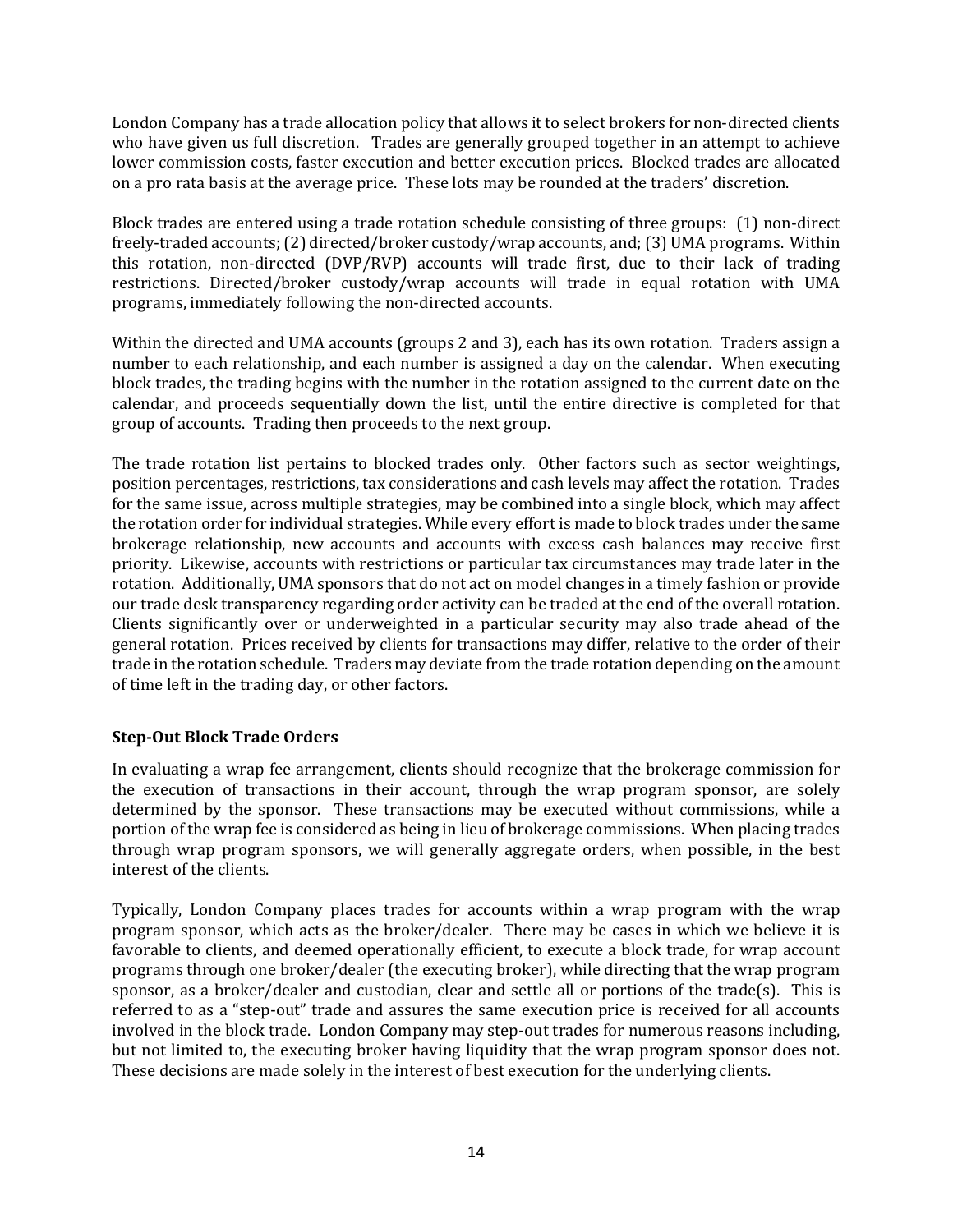In the event of a step-out trade, client accounts may incur a commission, fee, or mark-up or markdown for the transaction(s). Step-out trades involving a mark-up or mark-down are traded on a net basis. These trades are reviewed by London Company for reasonableness. However, it is important to note that individual wrap account sponsors, and/or custodians utilized by the client account, maintain the discretion to impose fees and/or commissions on these types of transactions, over and above the standard wrap fee. Step-out trades are not used by London Company to satisfy soft dollar and/or commission sharing arrangements.

# <span id="page-15-0"></span>**Item 13 – Review of Accounts**

As part of our risk management program, accounts are divided among the assigned portfolio managers for monitoring and review. Each account is reviewed, at least quarterly, for asset mix, risk level, and account restrictions and/or constraints in relation to the client's investment objectives, current position size and specific holdings. The frequency of the reviews depends on market conditions and other factors that a prudent, professional investor would deem necessary. Account objectives are confirmed, at least annually, with our direct clients.

Generally, and upon request, periodic reports will be issued to direct clients on a quarterly basis. These reports can disclose performance returns, security holdings and market values. If a client desires, other relevant factors may be added or removed.

# <span id="page-15-1"></span>**Item 14 – Client Referrals and Other Compensation**

London Company may receive client referrals from brokers. If so, the client accounts would be considered directed, relative to commissions, and most trades would be placed with the respective broker. London Company does not compensate the brokers for these referrals. Under limited circumstances, London Company may participate in and/or make contributions toward training, educational seminars, client appreciation dinners and/or similar events sponsored by other investment advisers (e.g., program sponsors) with whom we have clients in common. Participation and/or monetary contributions could create a conflict of interest for the other investment advisers, as they might have an incentive to favor managers that participate/contribute over investment advisers that do not. No contribution will be made if the contribution implies that continued or future business with The London Company depends on making such contribution.

London Company pays referral fees to independent persons or firms ("solicitors") for introducing clients to us. In this relationship, the prospective client or intermediary receives a copy of this document (our "firm brochure") and a separate disclosure statement that includes the following information:

- the Solicitor's name and relationship with our firm;
- the fact that the Solicitor is being paid a referral fee;
- the amount of the fee; and
- whether the fee paid to us by the client will be increased above our normal fees in order to compensate the Solicitor.

As a matter of firm practice, the advisory fees paid to us by clients referred by solicitors are not increased as a result of any referral.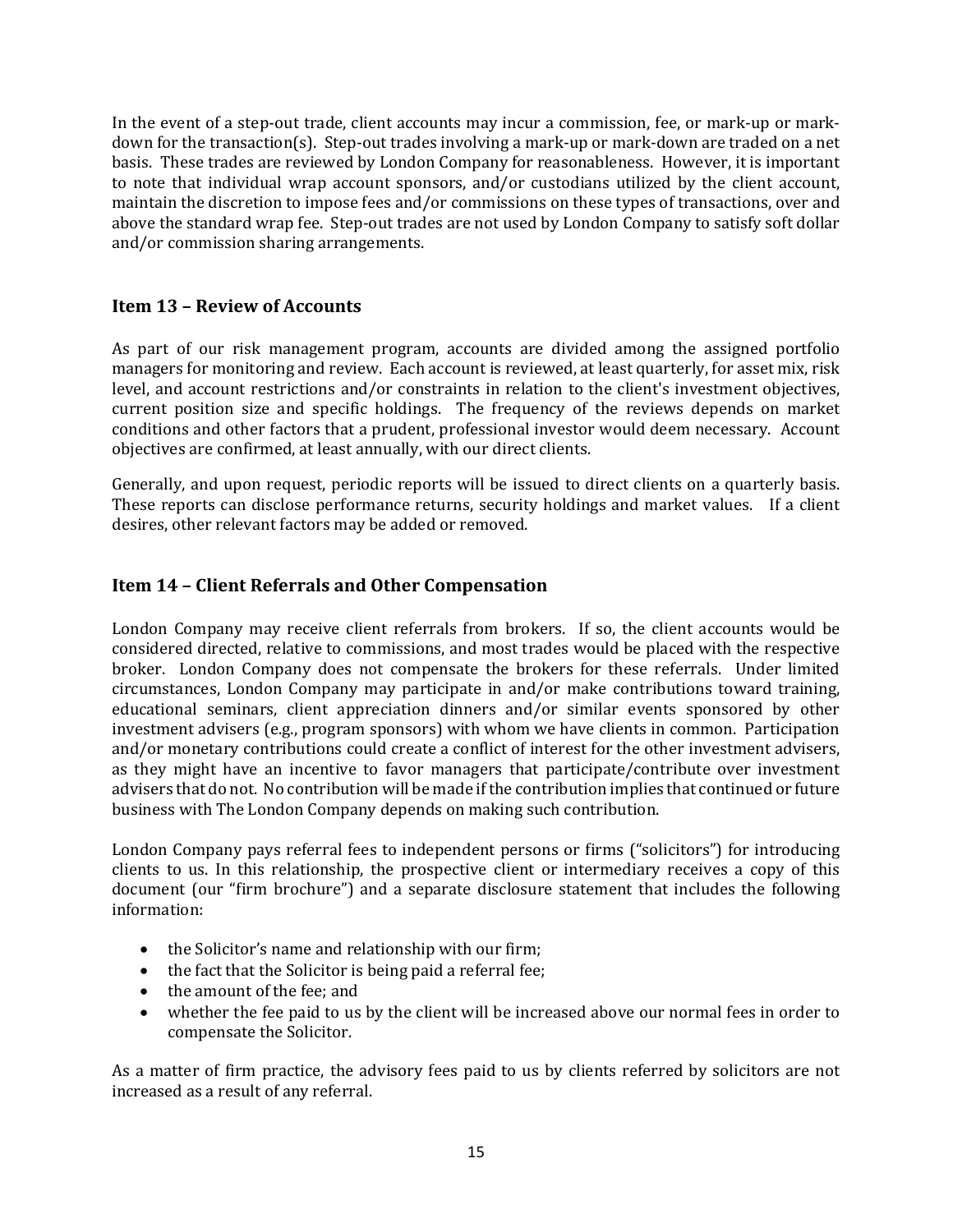London Company does not currently receive compensation from any non-clients.

# <span id="page-16-0"></span>**Item 15 – Custody**

London Company does not take custody of client assets. Client assets are held with banks or registered broker dealers that are "qualified custodians". Clients will receive statements directly from their account custodian at least quarterly. We urge clients to carefully review those statements and compare them to the account statements we provide them. The information in our reports may vary from custodial statements based on accounting procedures, reporting dates or valuation methodologies of certain securities.

# <span id="page-16-1"></span>**Item 16 – Investment Discretion**

London Company accepts discretionary authority to manage the assets in the client's account. We observe investment limitations and restrictions that are outlined in each account's investment advisory contract. We assume investment authority on your account when the investment management agreement is executed. Our mutual fund clients are managed in accordance with the fund's investment objective, strategies and restrictions and are not tailored to the individualized needs of any particular investor in the fund.

# <span id="page-16-2"></span>**Item 17 – Voting Client Securities**

Unless a client specifically reserves the right to vote their own proxies, London Company will vote proxies in a timely manner, as part of its full discretionary authority over client assets, per our Proxy Policy. If a client wishes to direct London Company to vote in a certain manner for a particular proxy, they should provide such direction in writing to London Company at least two weeks prior to the shareholder meeting date.

London Company utilizes the services of a third-party provider to assist with the voting process, as well as vote recommendations. Our utmost concern when voting proxies is that all decisions are made in the best interest of the client. London Company will act in a prudent and diligent manner intended to enhance the economic value of the assets of the client's account, and will give substantial weight to the recommendation of management on any issue.

#### **Conflicts of Interest**

London Company also considers whether there are specific facts and circumstances that may give rise to a material conflict of interest on the part of London Company voting the proxy. Should a proxy proposal raise a material conflict between the interests of London Company and a client, we will resolve the matter on a case-by-case basis, by abstaining from the vote, voting in accordance with the guidelines set forth by the proxy voting service, or vote the way London Company feels is in the best interest of the client.

London Company has written proxy voting procedures, which clients may receive upon written request. Clients may also request information about how London Company voted proxies, with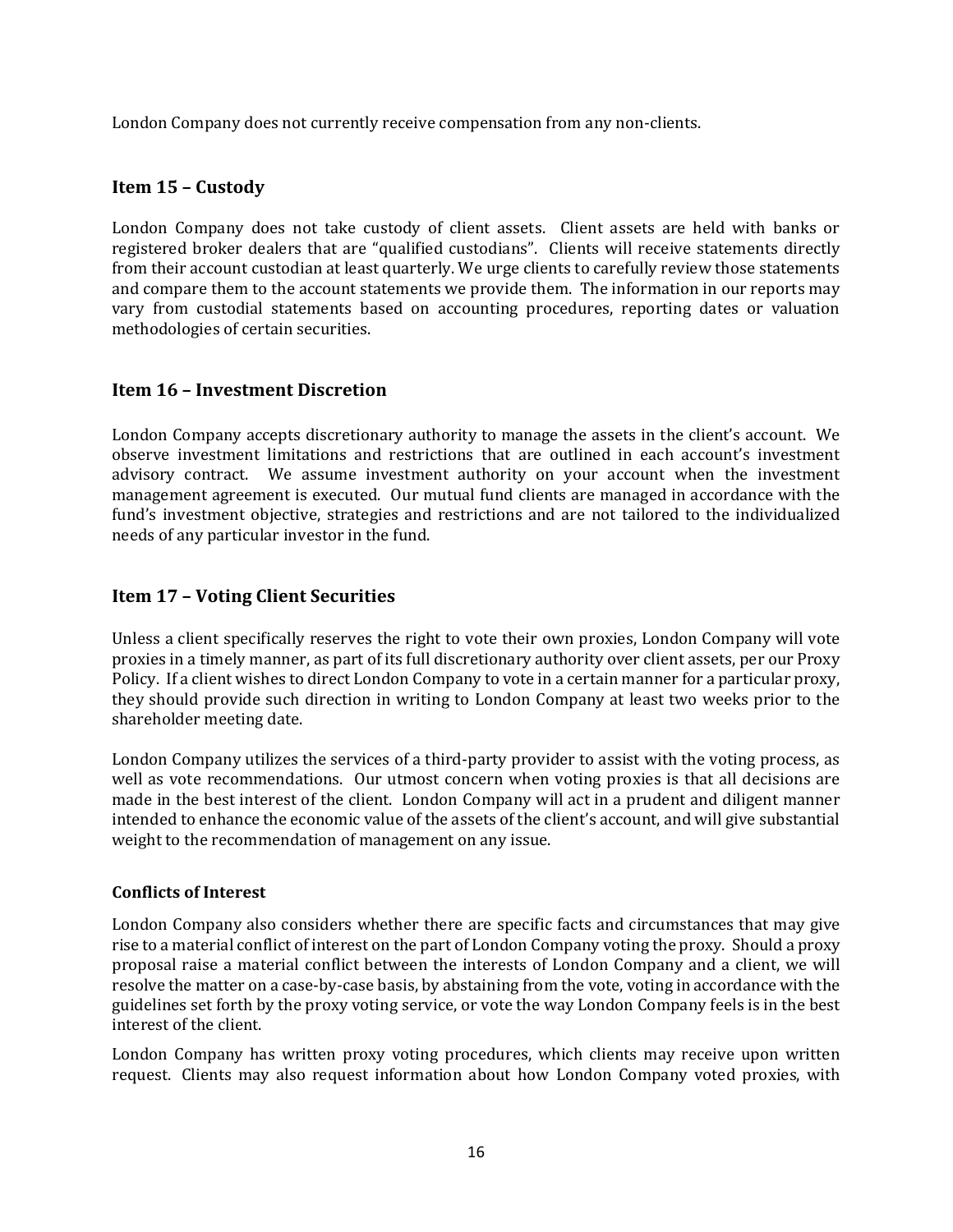respect to their securities, by writing to London Company, 1800 Bayberry Court, Suite 301, Richmond, VA 23226.

#### **Class Action Security Litigation Policies and Procedures**

London Company is not required to assemble or file class action security litigation documentation on behalf of any client, but will provide information it has readily available to aid clients who wish to file.

## <span id="page-17-0"></span>**Item 18 – Financial Information**

London Company does not require or solicit prepayment of more than \$1,200 in fees per client, six months or more in advance.

Registered investment advisers are required to provide you with certain financial information or disclosures about their financial condition. London Company has no financial commitments that impair its ability to meet contractual and fiduciary commitments to clients and has never been the subject of a bankruptcy proceeding.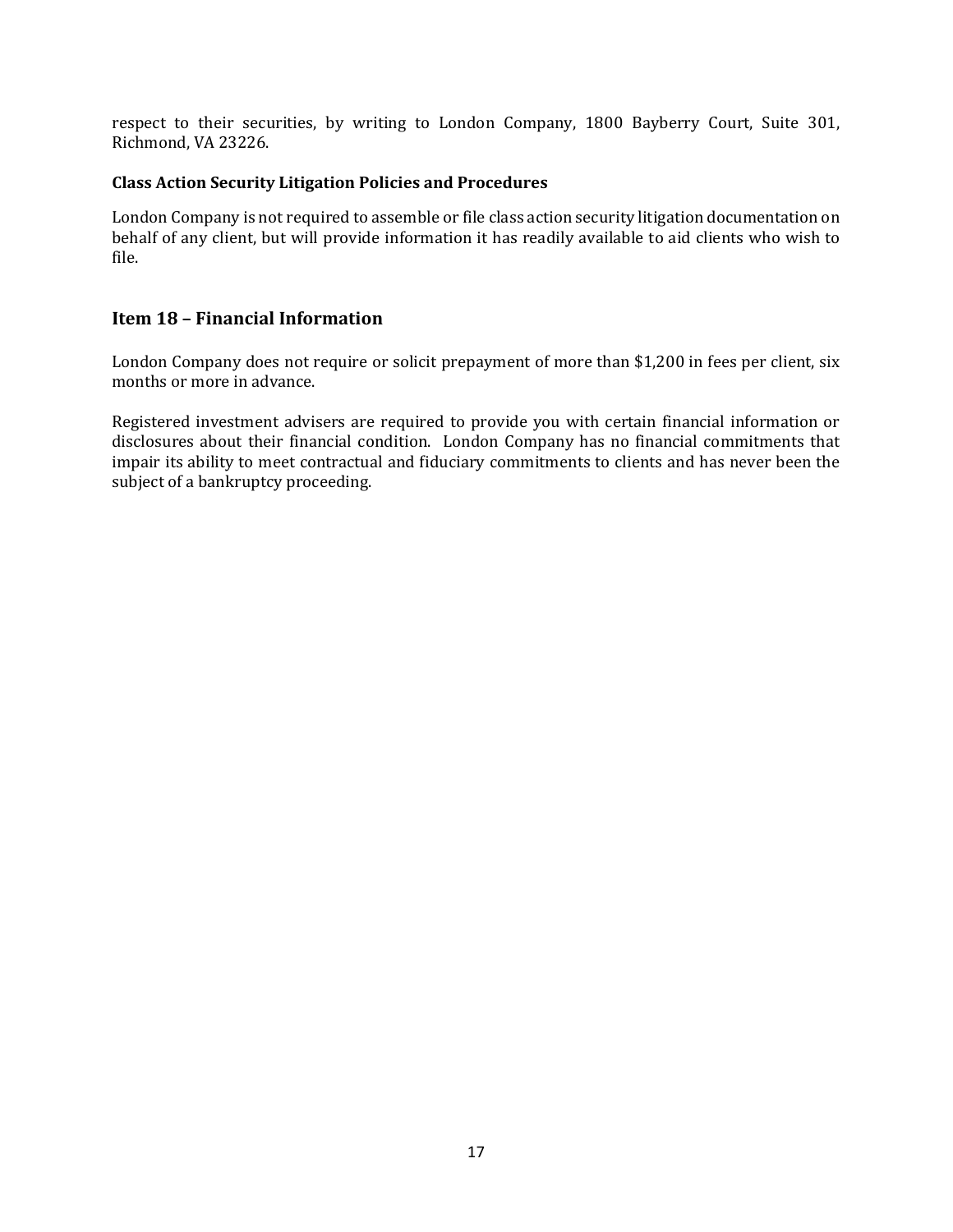# THE LONDON COMPANY OF VIRGINIA, LLC

# **Form ADV Part 2B – Brochure Supplement**

July 6, 2021

1800 Bayberry Court, Suite 301 Richmond, Virginia 23226

(804) 775-0317

[www.TLCAdvisory.com](http://www.tlcadvisory.com/)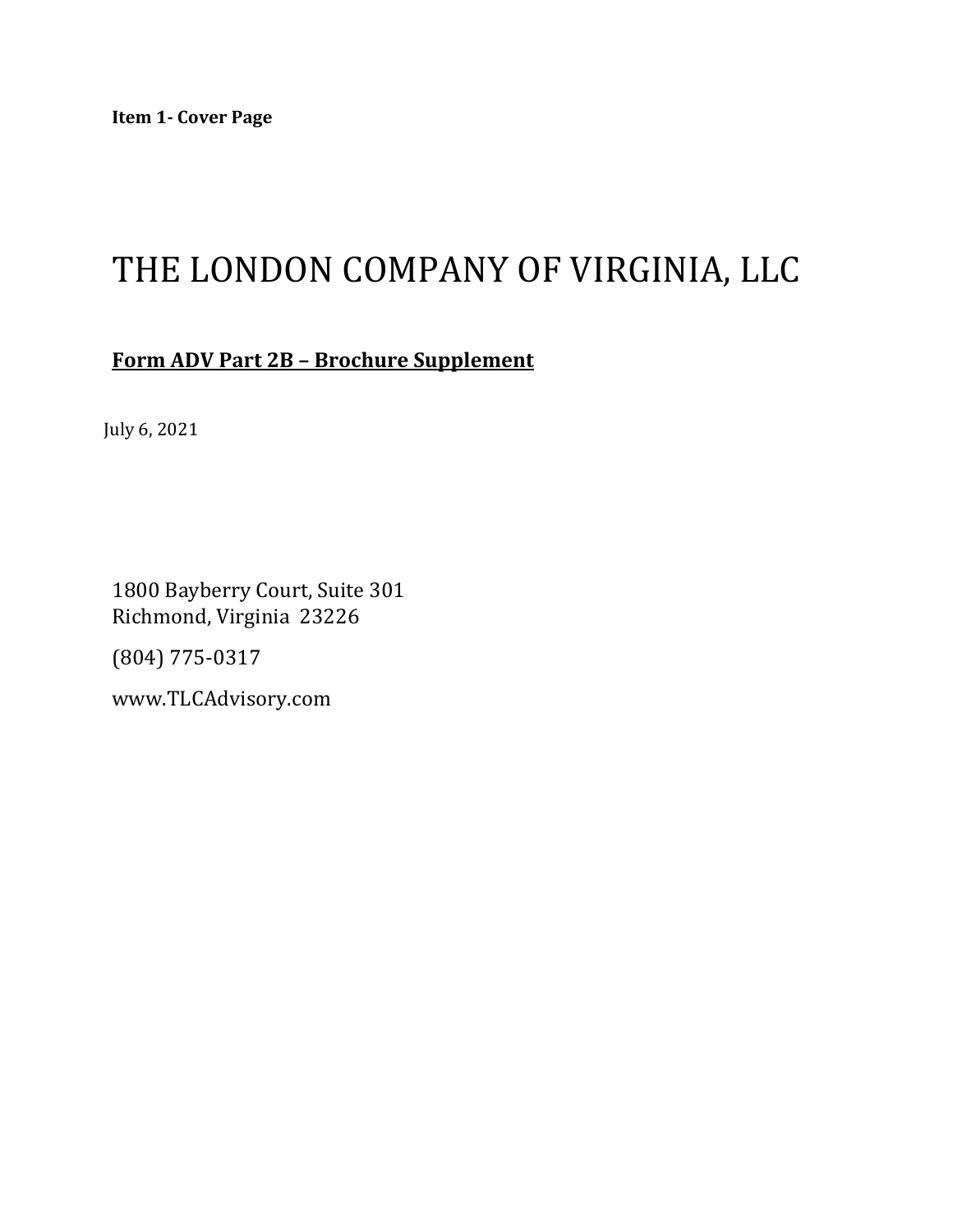# **STEPHEN M. GODDARD, CFA Founder, Principal, Director, Chief Executive Officer and Chief Investment Officer**

This Brochure Supplement provides information about STEPHEN M. GODDARD, and is an addendum to THE LONDON COMPANY OF VIRGINIA, LLC Brochure. You should have received a copy of that Brochure. Please contact Andrew Wetzel at (804) 775-0317, if you did not receive THE LONDON COMPANY OF VIRGINIA, LLC's Brochure or if you have any questions about the contents of this supplement.

# **Item 2- Educational Background and Business Experience**

Year of Birth: 1961

Education:

University of Richmond, M.B.A. 1985

Virginia Military Institute, B.A. Economics 1983

Chartered Financial Analyst® (CFA®) designation, issued by the CFA Institute: Candidate must meet one of the following requirements:

- Undergraduate degree and 4 years of professionalexperience involving investment decision-making, or;
- 4 years qualified work experience (full time, but notnecessarily investment related).

Educational requirement: 250 hours of self-study for each of the 3 levels. Examination type: 3 course exams.

| The London Company of Virginia, LLC                                                            | Richmond, VA  |
|------------------------------------------------------------------------------------------------|---------------|
| Founder, Director, Chief Executive Officer and Chief Investment Officer<br>$03/1994$ – Present |               |
| The Tredegar Trust Company (in organization)                                                   | Richmond, VA  |
| Chief Investment Officer                                                                       |               |
| $08/1993 - 03/1994$                                                                            |               |
| Flippin, Bruce & Porter – Investment Counsel                                                   | Lynchburg, VA |
| Senior Portfolio Manager                                                                       |               |
| $05/1990 - 08/1993$                                                                            |               |
| CFB Advisory - Investment Advisory                                                             | Richmond, VA  |
| Portfolio Manager                                                                              |               |
| $07/1988 - 05/1990$                                                                            |               |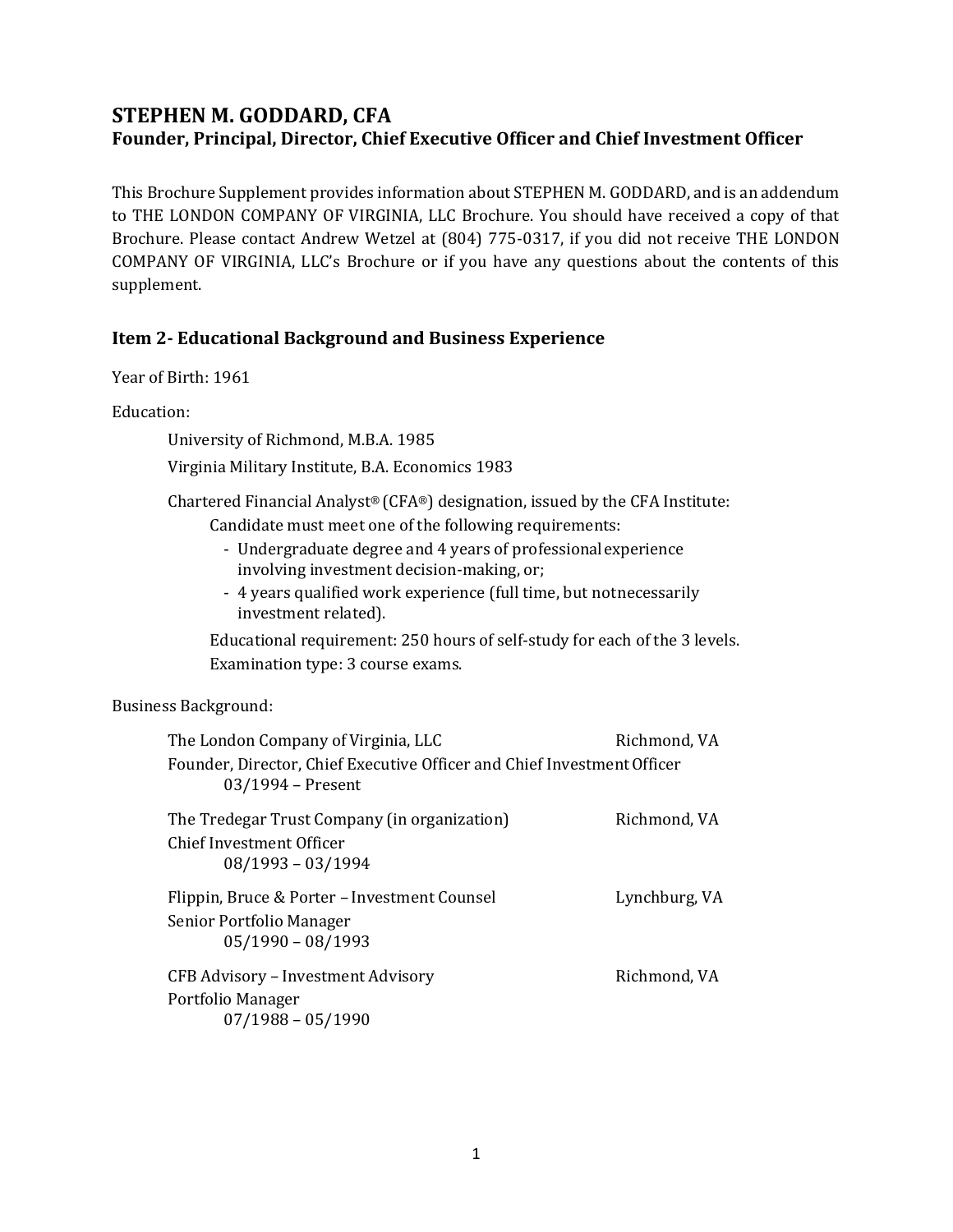# **JONATHAN T. MOODY, CFA Principal, Portfolio Manager**

This Brochure Supplement provides information about JONATHAN T. MOODY, and is an addendum to THE LONDON COMPANY OF VIRGINIA, LLC Brochure. You should have received a copy of that Brochure. Please contact Andrew Wetzel at (804) 775-0317, if you did not receive THE LONDON COMPANY OF VIRGINIA, LLC's Brochure or if you have any questions about the contents of this supplement.

# **Item 2- Educational Background and Business Experience**

Year of Birth: 1964

Education:

University of North Carolina, Graduate studies in Biomedical Engineering 1996

Virginia Military Institute, B.S. Electrical Engineering 1986

Chartered Financial Analyst® (CFA®) designation, issued by the CFA Institute:

Candidate must meet one of the following requirements:

- Undergraduate degree and 4 years of professionalexperience involving investment decision-making, or;
- 4 years qualified work experience (full time, but not necessarily investment related).

Educational requirement: 250 hours of self-study for each of the 3 levels. Examination type: 3 course exams.

| The London Company of Virginia, LLC<br>Principal, Portfolio Manager<br>07/2002 - Present | Richmond, VA |
|------------------------------------------------------------------------------------------|--------------|
| Primary Research Group, Inc.<br>Owner                                                    | Richmond, VA |
| $04/2001 - 01/2005$                                                                      |              |
| BB&T                                                                                     | Richmond, VA |
| Vice President/Enterprise Software Analyst<br>$05/1999 - 04/2001$                        |              |
| SunTrust (formerly Crestar) Asset Management                                             | Richmond, VA |
| Analyst/Co-Portfolio Manager<br>$09/1998 - 05/1999$                                      |              |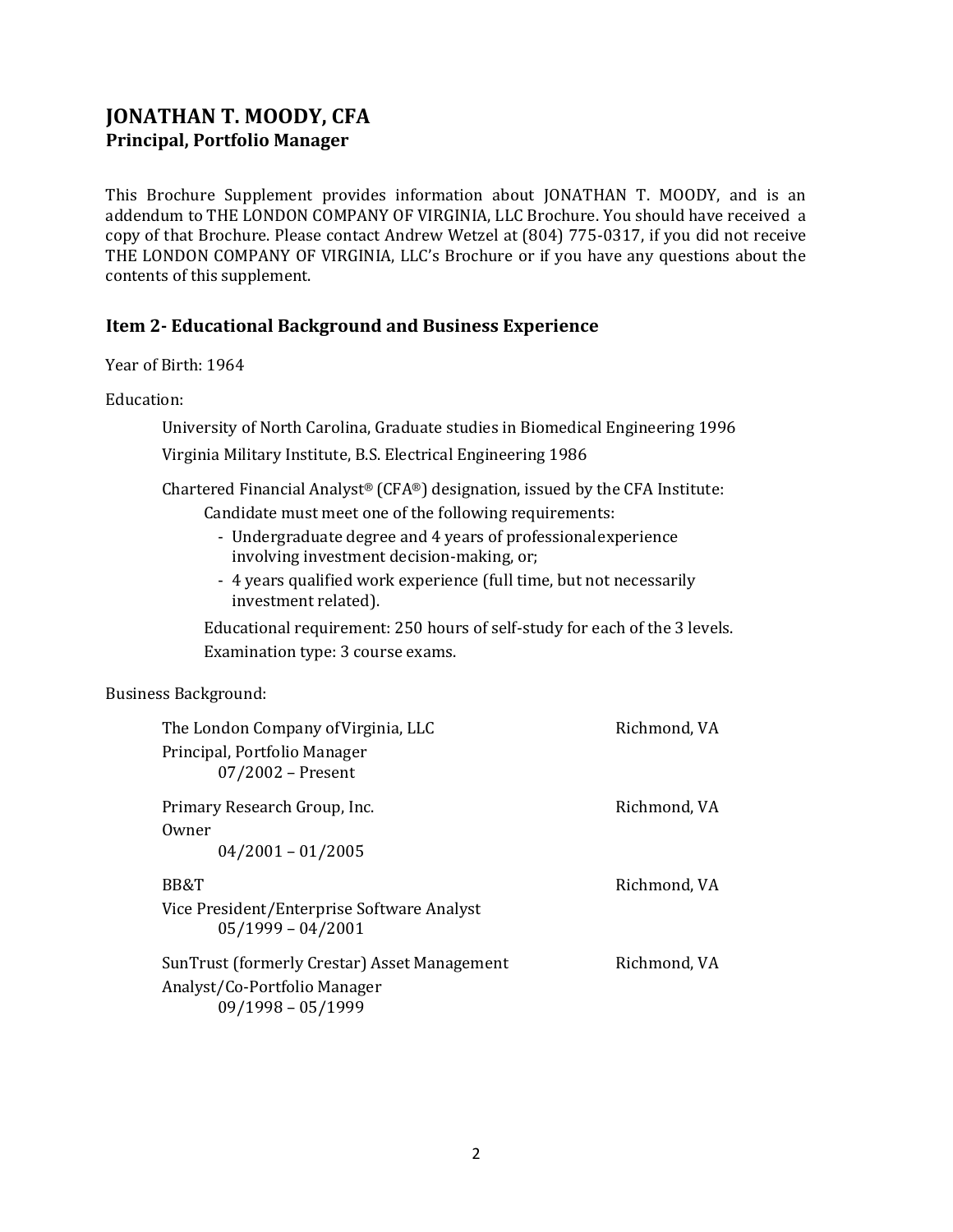# **J. BRIAN CAMPBELL, CFA Principal, Portfolio Manager**

This Brochure Supplement provides information about J. BRIAN CAMPBELL, and is an addendum to THE LONDON COMPANY OF VIRGINIA, LLC's Brochure. You should have received a copy of that Brochure. Please contact Andrew Wetzel at (804) 775-0317, if you did not receive THE LONDON COMPANY OF VIRGINIA, LLC's Brochure or if you have any questions about the contents of this supplement.

# **Item 2- Educational Background and Business Experience**

Year of Birth: 1975

Education:

Kelley School of Business at Indiana University, M.B.A. 2004

University of Kentucky, B.B.A. Finance with Honors 1998

Chartered Financial Analyst® (CFA®) designation, issued by the CFA Institute: Candidate must meet one of the following requirements:

- Undergraduate degree and 4 years of professionalexperience involving investment decision-making, or;
- 4 years qualified work experience (full time, but notnecessarily investment related).

Educational requirement: 250 hours of self-study for each of the 3 levels. Examination type: 3 course exams.

| The London Company of Virginia, LLC                               | Richmond, VA   |
|-------------------------------------------------------------------|----------------|
| Portfolio Manager                                                 |                |
| 09/2010 - Present                                                 |                |
| Hilliard Lyons Capital Management                                 | Louisville, KY |
| Portfolio Manager and Director of Research<br>$06/2004 - 09/2010$ |                |
| <b>INVESCO-National Asset Management</b>                          | Louisville, KY |
| <b>Equity Analyst</b>                                             |                |
| $03/2000 - 07/2002$                                               |                |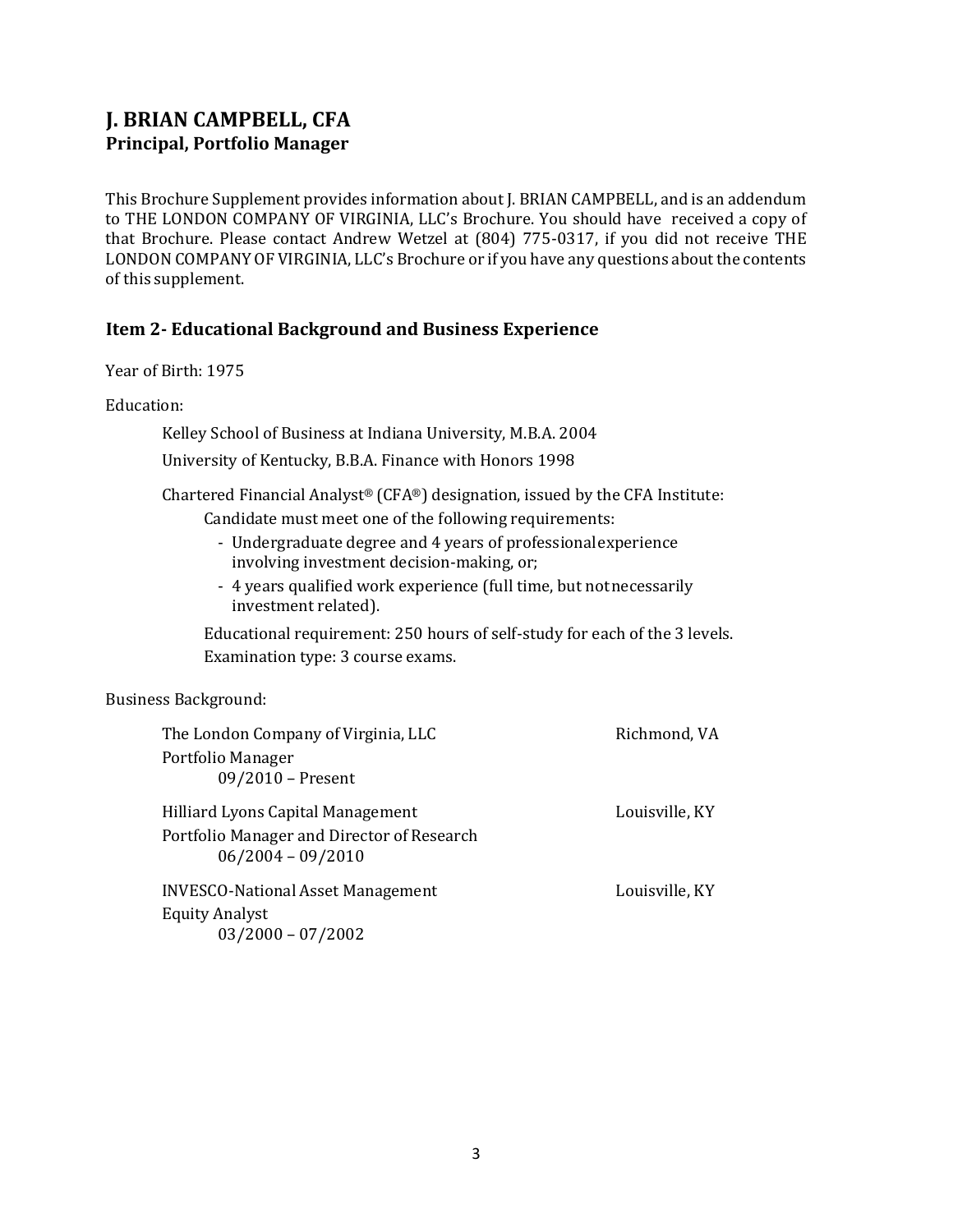# **MARK E. DEVAUL, CFA, CPA Principal, Portfolio Manager**

This Brochure Supplement provides information about MARK E. DEVAUL, and is an addendum to THE LONDON COMPANY OF VIRGINIA, LLC Brochure. You should have received a copy of that Brochure. Please contact Andrew Wetzel at (804) 775-0317, if you did not receive THE LONDON CO. OF VIRGINIA, LLC's Brochure or if you have any questions about the contents of this supplement.

## **Item 2- Educational Background and Business Experience**

Year of Birth: 1970

Education:

University of Notre Dame, M.B.A. 1997

Liberty University, B.S. Accounting 1993

Chartered Financial Analyst® (CFA®) designation, issued by the CFA Institute:

Candidate must meet one of the following requirements:

- Undergraduate degree and 4 years of professionalexperience involving investment decision-making, or;
- 4 years qualified work experience (full time, but notnecessarily investment related).

Educational requirement: 250 hours of self-study for each of the 3 levels. Examination type: 3 course exams.

| The London Company of Virginia, LLC<br>Portfolio Manager | Richmond, VA     |
|----------------------------------------------------------|------------------|
| $07/2011$ – Present                                      |                  |
| Beacon Capital Management, LLC                           | Downingtown, PA  |
| <b>Equity Research Analyst</b>                           |                  |
| $07/2010 - 06/2011$                                      |                  |
| Nuveen Investments                                       | Philadelphia, PA |
| <b>Equity Analyst</b>                                    |                  |
| 03/2001 - 12/2009                                        |                  |
| Salomon Smith Barney                                     | New York, NY     |
| <b>Equity Research Analyst</b>                           |                  |
| $01/2000 - 03/2001$                                      |                  |
| <b>First Union Securities</b>                            | Richmond, VA     |
| <b>Equity Research Analyst</b>                           |                  |
| 08/1998 - 12/1999                                        |                  |
|                                                          |                  |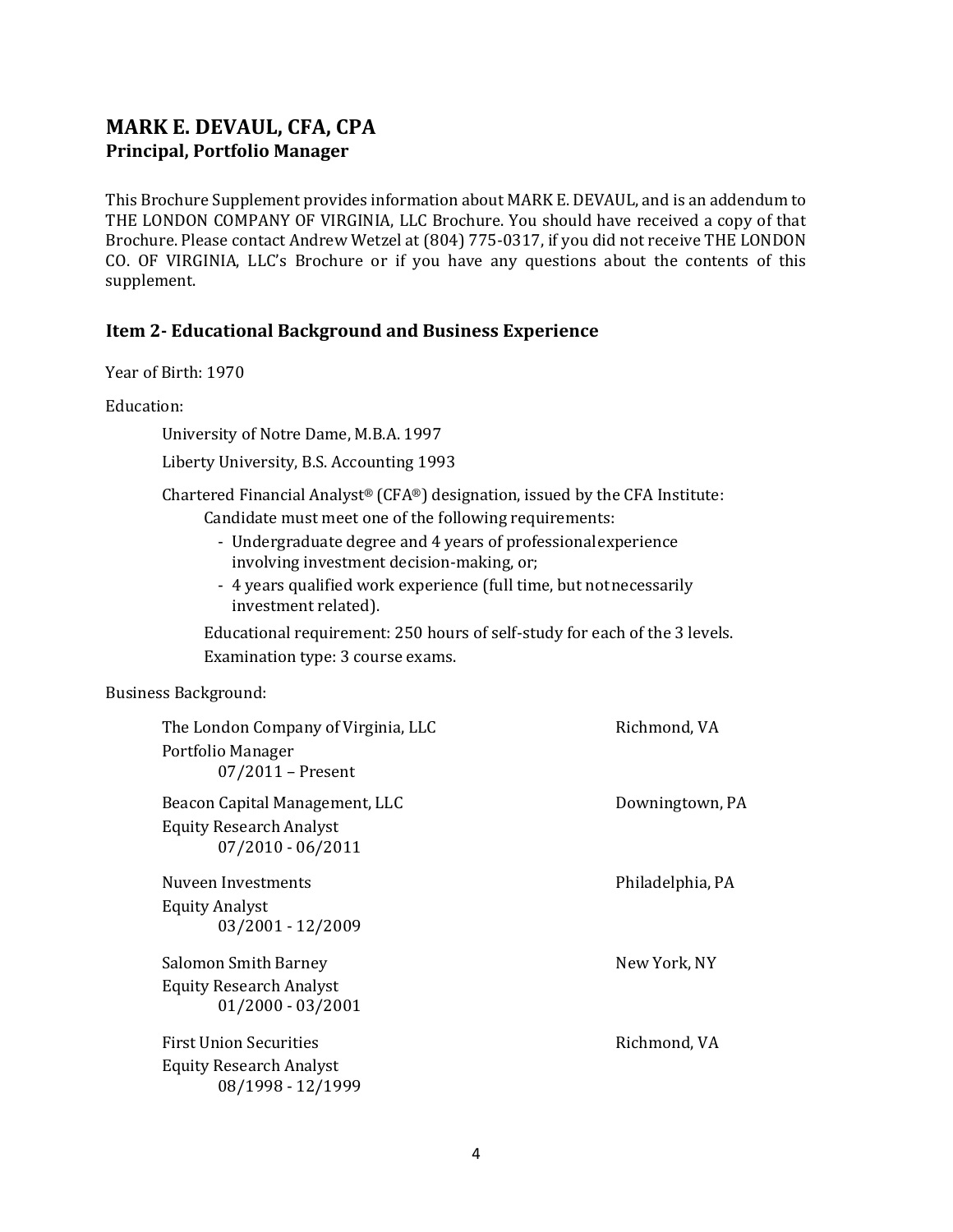# **SAMUEL D. HUTCHINGS, CFA Principal, Portfolio Manager**

This Brochure Supplement provides information about SAMUEL D. HUTCHINGS, and is an addendum to THE LONDON COMPANY OF VIRGINIA, LLC Brochure. You should have received a copy of that Brochure. Please contact Andrew Wetzel at (804) 775-0317, if you did not receive THE LONDON COMPANY OF VIRGINIA, LLC's Brochure or if you have any questions about the contents of this supplement.

#### **Item 2- Educational Background and Business Experience**

Year of Birth: 1985

Education:

University of Virginia Darden School of Business, MBA 2015

College of the Holy Cross, B.A. Economics, Philosophy, Magna Cum Laude, 2008

Chartered Financial Analyst® (CFA®) designation, issued by the CFA Institute: Candidate must meet one of the following requirements:

- Undergraduate degree and 4 years of professionalexperience involving investment decision-making, or;
- 4 years qualified work experience (full time, but notnecessarily investment related).

Educational requirement: 250 hours of self-study for each of the 3 levels. Examination type: 3 course exams.

| The London Company of Virginia, LLC<br>Portfolio Manager<br>08/2018 - Present | Richmond, VA |
|-------------------------------------------------------------------------------|--------------|
| The London Company of Virginia, LLC<br>Analyst<br>$07/2015 - 08/2018$         | Richmond, VA |
| Wells Capital<br><b>Equity Analyst Intern</b><br>$05/2014 - 08/2014$          | Chicago, IL  |
| <b>Eaton Vance</b><br>Research Associate<br>$02/2011 - 08/2013$               | Boston, MA   |
| FactSet Research Systems<br><b>Senior Consultant</b><br>$09/2008 - 02/2011$   | Norwalk, CT  |
|                                                                               |              |